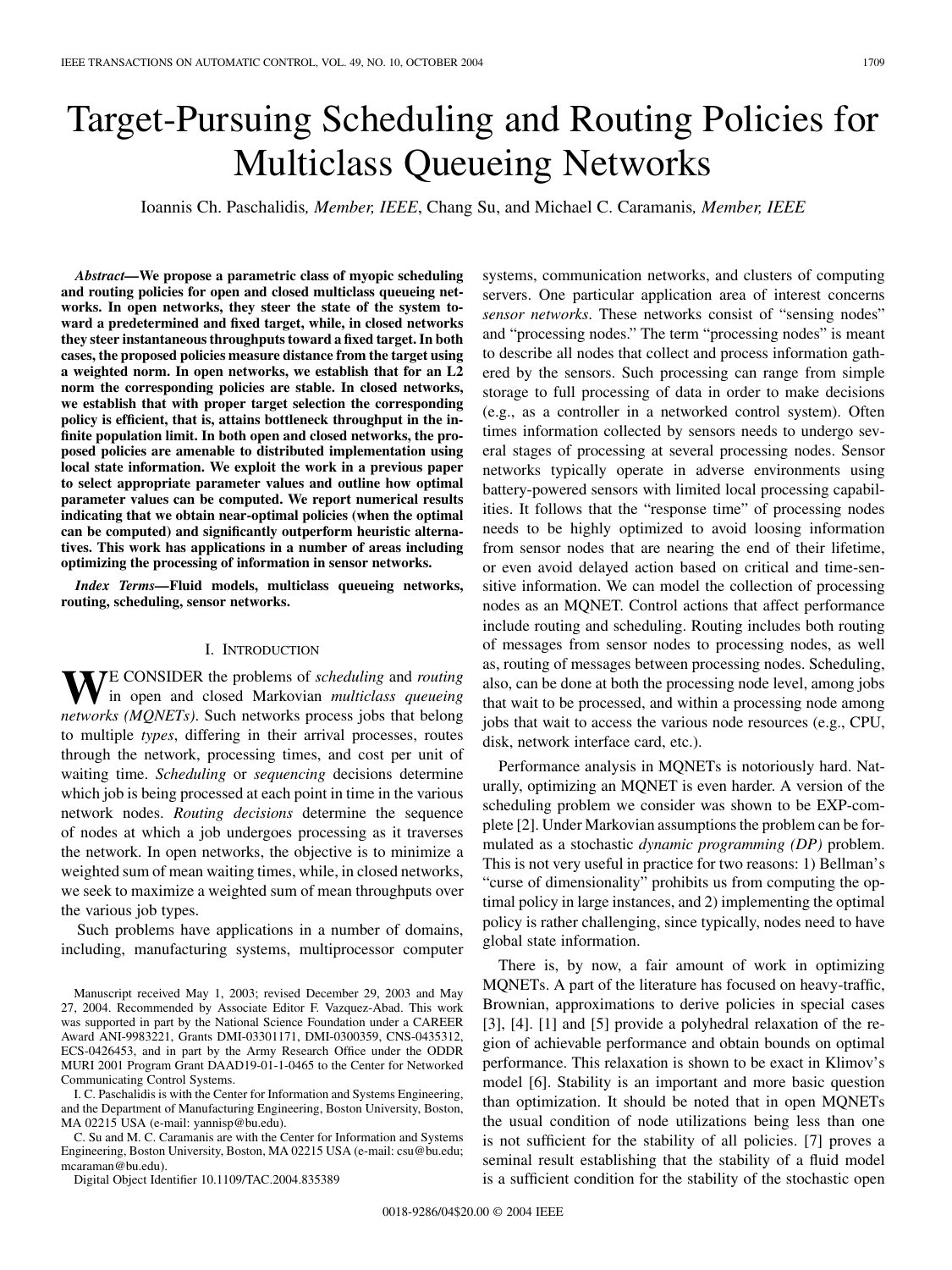MQNET. Several scheduling policies have been proposed for open MQNETs, including, fluctuation smoothing policies [[8\]](#page-13-0), affine shifts of policies for the fluid model [[9\]](#page-13-0), tracking of heavy-traffic-based policies [\[10](#page-13-0)], and tracking optimal trajectories of the fluid model [\[11\]](#page-13-0). The latter policies perform well far from equilibrium but not necessarily equally well in steady state. Other approaches using diffusion models have been proposed in [\[12](#page-13-0)], [\[13](#page-13-0)].

The work in [[7\]](#page-13-0) has been extended in closed networks with a single job type [\[14](#page-13-0)]. Closed networks are always stable since the total number of jobs in the network is constant. The notion of *efficiency* of a scheduling policy has been introduced in [\[14](#page-13-0)] and can be seen as analogous to stability in open networks. Specifically, a scheduling policy is called efficient if it attains the maximum throughput of the bottleneck node as the population of the network grows large.

Our work is also related to problems in manufacturing systems (see [[15\]](#page-13-0)–[\[19](#page-13-0)]). In this literature, optimal stochastic scheduling policies have been shown to yield controlled dynamics that follow piecewise linear trajectories characterized by attractors of monotonically decreasing dimension leading to a point attractor (termed hedging point).

Inspired by the body of work we outlined, in this paper we introduce a class of scheduling and routing policies for MQNETs which we call *target-pursuing (TP)* policies. In both open and closed network they "steer" appropriate state variables toward a predetermined and fixed "target." In open networks, this is done for the vector of jobs present from all classes, while in closed networks for the instantaneous throughput rates of all job classes. These policies were especially motivated by the observations: 1) state feedback tracking policies in control are often effective, and 2) the polyhedral relaxations of the region of achievable performance in [[1\]](#page-13-0) are often tight, thus, a policy that seeks to maintain the state of the system in the neighborhood of optimal points in these polyhedra can be rather effective. Our main findings are as follows.

- 1) In open networks, we show that TP policies are *stable* and in closed networks we establish that TP policies are *efficient*. To that end, we work with a fluid model.
- 2) We demonstrate that TP policies are amenable to distributed implementation without the need to maintain global state information. This is key in making these policies attractive to implement.
- 3) We discuss ways of tuning policy parameters, notably the targets, in order to select the best policy within the class.
- 4) We provide a set of illustrative numerical results suggesting that TP policies perform close to optimal (when it can be computed) and outperform heuristic alternatives.

The remainder of this paper is organized as follows. Section II presents our model of open MQNETs where only scheduling is subject to optimization. Section III introduces TP policies for open networks. Section IV discusses implementation issues. Section V establishes stability. Section VI outlines how to tune policy parameters. Section VII considers open MQNETs where routing is also subject to optimization. Section VIII focuses on closed MQNETs. Section IX contains our numerical results. Concluding remarks are in Section X.

**Notational Conventions:** Throughout this paper all vectors are assumed to be column vectors. We use lower case boldface letters to denote vectors and for economy of space we write  $\mathbf{x} = (x_1, \dots, x_R)$  for the column vector **x**. Matrices are denoted by boldface upper case letters and prime denotes transpose. We use  $e$  to denote the vector of all ones,  $0$  for the vector of all zeroes,  $e_i$  for the *i*th unit vector, and **I** for the identity matrix. For any event A, A denotes its complement and  $1\{A\}$  its indicator function. For any  $\mathbf{x} \in \mathbb{R}^n$ , we denote  $|x| = \sum_{i=1}^n x_i$ . We also use the weighted L2 norm

$$
\|\mathbf{x}\|_{\beta}^{2} = \sum_{i=1}^{R} \beta_{i}(x_{i})^{2}.
$$
 (1)

When we write  $||\mathbf{x}||^2$  it is assumed that  $\boldsymbol{\beta} = \mathbf{e}$ .

# II. MODEL AND KEY QUANTITIES

In this section, we present the model of our open MQNET. Initially, we consider only *sequencing decisions*.

Consider a network consisting of  $N$  single-server nodes. Jobs entering the network are being processed at a series of nodes before, eventually, leaving the system. Externally arriving jobs can be of multiple *types* differing in their arrival processes, routes through the network, processing requirements, and costs per unit of waiting time. To account for jobs processed at different nodes we define the *class* of a job as the pair of job type and node at which it is receiving service. For example, for a network with K job types there can be up to  $K \times N$  classes. Let R be the total number of classes.

We let  $\sigma(r)$  denote the node at which class r is served and  $C_i \triangleq \{r | \sigma(r) = i\}$  the *constituency* list of node i, that is, the set of classes served at node *i*. Routing is *probabilistic*, namely, when a class r job finishes processing at node  $\sigma(r)$  it is routed to node  $\sigma(r')$  and becomes a job of class r' with probability  $p_{rr'}$ , or leaves the network with probability  $p_{r0} = 1 - \sum_{r'=1}^{R} p_{rr'}$ . Notice that we adopt the notational convention of identifying the external (to the network) world as class zero. We denote by  $\mathbf{P} = \{p_{rr'}\}_{r,r'=1}^R$  the routing matrix, which, since the network is open, is assumed to be substochastic, or equivalently the matrix  $(I - P')$  is invertible. External arrivals come according to R independent Poisson arrival processes, one for each class, with rate  $\lambda_{0r}$  for class r. Finally, service times are independent of anything else in the network and exponentially distributed with parameter  $\mu_r$  for class r.

Let  $\mathbf{n}(t) = (n_1(t), \ldots, n_R(t))$  denote the vector of the number of jobs present in the network from each class at time . Under the Markovian assumptions we have imposed, and under a Markovian policy (i.e., a policy whose actions at time t depend on  $n(t)$  only), the network evolves according to a continuous-time Markov chain with state  $n(t)$ . Letting  $\lambda_r$ denote the total (external and internal) mean arrival rate of class jobs, the following *traffic equations* are satisfied:

$$
\lambda_r = \lambda_{0r} + \sum_{r'=1}^{R} p_{r'r} \lambda_{r'}, \qquad r = 1, \dots, R. \tag{2}
$$

In matrix notation this system of equations can be written as  $\lambda =$  $\lambda_0 + \mathbf{P}'\lambda$ , where  $\lambda = (\lambda_1, \dots, \lambda_R)$  and  $\lambda_0 = (\lambda_{01}, \dots, \lambda_{0R})$ .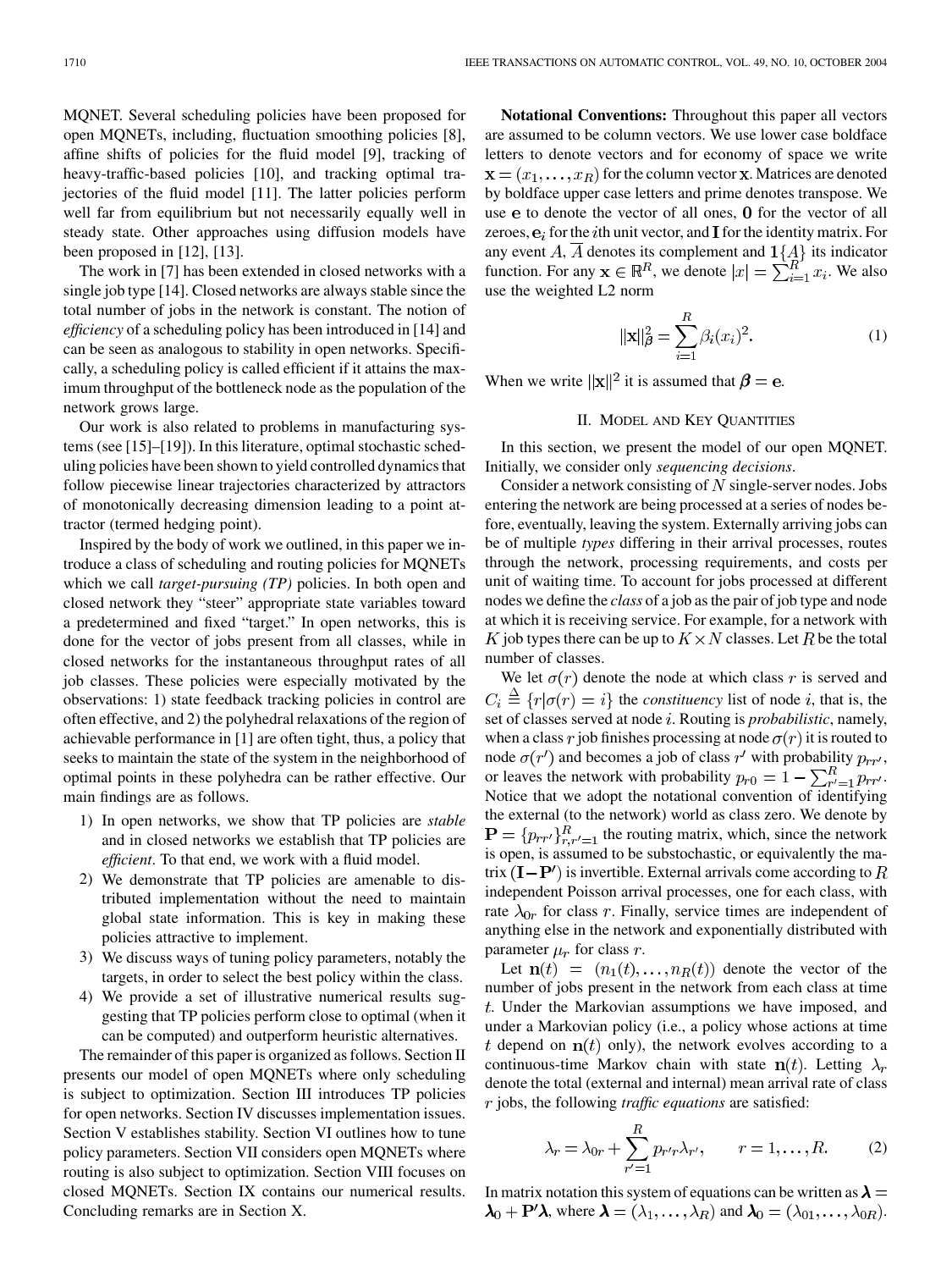Since the network is open, (2) has a unique solution given by  $\lambda = (\mathbf{I} - \mathbf{P}')^{-1} \lambda_0$ . Let  $\rho_r \stackrel{\Delta}{=} \lambda_r / \mu_r$  the fraction of time server  $\sigma(r)$  works on class r. The utilization of server i is  $\rho_i =$  $\sum_{r \in C_i} \rho_r$ . We assume  $\rho_i < 1$  for all nodes *i*; otherwise, the network is unstable in the sense that  $|\mathbf{n}(t)| \to \infty$  w.p. 1 (with probability one) as  $t \to \infty$ .

We are interested in a scheduling policy minimizing

$$
\lim_{t \to \infty} \sum_{r=1}^{R} h_r \mathbf{E} \left[ n_r(t) \right] \tag{3}
$$

where  $\mathbf{h} = (h_1, \dots, h_R)$  are given weights. Equivalently, we seek to minimize a weighted sum of the mean queue lengths where the expectation is taken with respect to the steady-state distribution. Using Little's law this cost function can be easily transformed into a weighted sum of the mean waiting times.

## III. TARGET-PURSUING POLICIES

Next, we introduce the family of policies of interest. As mentioned earlier, [\[1](#page-13-0)] and [\[5](#page-13-0)] provided a characterization of the *achievable region* for the performance vector  $\lim_{h \to 0} E[\mathbf{n}(t)]$ under all Markovian, preemptive, and stable policies. By allowing randomized (non-Markovian) policies, the resulting achievable region can be seen to be convex. We denote by  $A$ this convex achievable region; every point in  $A$  is achievable by randomizing among Markovian policies.<sup>1</sup> (We note that relaxing achievable state variables, but in a fluid model setting, has also been exploited in [\[13](#page-13-0)].)

More specifically, [\[1](#page-13-0)] derives a polyhedron, say  $P$ , that contains the achievable region for  $\lim_{h \to 0} \mathbf{E}[\mathbf{n}(t)]$  (see Fig. 1). Optimizing  $\lim_{h \to \infty} h'E[n(t)]$  over P yields an optimal solution, say w<sup>\*</sup>, whose cost is a lower bound on the optimal performance. Although the polyhedron  $P$  has an exponential number of constraints in R, optimizing  $\lim h' \mathbf{E}[\mathbf{n}(t)]$  can be done in polynomial time by solving a *linear programming (LP)* problem in an associated higher dimensional polyhedron with a polynomial in  $R$  number of variables and constraints [[1\]](#page-13-0). The bound is often quite tight, but in general  $w^* \notin A$  and cannot be achieved by any policy. An interesting question is whether  $w^*$  "contains information" leading to a "good" policy.

Motivated by the fact that  $w^*$  can be computed efficiently (in polynomial time) and that it is often "close" to the optimal  $z^*$  = arg min<sub>z $\in \mathcal{A}$ </sub> h'z, we consider a myopic state feedback policy that aims at "steering" the state of the system toward  $\mathbf{w}^*$ . Such a policy belongs to the following class of policies.

*Definition 1:* We define as TP the class of scheduling policies which at each time t, and for a finite time interval  $\Delta t$ , minimize

$$
\mathbf{E}\left[\|\mathbf{n}(t+\Delta t) - \boldsymbol{\theta}\| \|\mathbf{n}(t)\right]
$$

for some norm  $|| \cdot ||$ .

The review interval  $\Delta t$  can be selected to be smaller than the timescale of arrivals and services. The expectation in the previous definition is with respect to the probability distribution of  $n(t + \Delta t)$  conditional on the state being  $n(t)$  at time t. Furthermore, the minimization is over all scheduling decisions made



Fig. 1. Achievable region A included in a polyhedron  $P$ .

at time  $t$ , i.e., we seek to select which job class is processed at every node at time  $t$ . Note that the selection of the norm and of  $\theta$  are left open. As defined, TP policies are not necessarily work-conserving (i.e., servers can idle even if there is work to be done). Henceforth, we refer to their work-conserving versions as *work-conserving* TP policies.

In the sequel, we will consider the norm of (1) and explore several ways of selecting an appropriate "target"  $\theta$ . As we have indicated above, one potential target is  $w^*$ . We will see that setting  $\theta = w^*$  often leads to a good policy. We note that TP policies are myopic and greedy, thus, we do not claim any optimality properties. We only establish stability results and provide some analytical and numerical evidence that they perform quite well.

## IV. IMPLEMENTATION ISSUES

In this section, we discuss how to best implement TP policies. We will see that the implementation complexity amounts to solving an LP problem at each decision epoch. However, the computations can be decomposed across nodes and nodes require only (limited) local state information to perform them.

Consider the network of Section II and let us uniformize the corresponding continuous-time Markov chain. In particular, set and consider the uniformized chain with uniform transition rate  $\nu$ . Let  $\{\tau_k\}$  be the sequence of epochs at which the uniformized chain makes transitions; this is also the sequence of ticks from a "Poisson clock" with rate  $\nu$ . As  $\mathbf{n}(t)$  is right-continuous,  $\mathbf{n}(\tau_k)$  refers to the state right after the kth transition. Select  $\Delta t \ll \min_r \min\{1, 1/\lambda_{0r}, 1/\mu_r\}$ , i.e.,  $\Delta t$ is small enough and in a much faster timescale than arrivals and services. In  $(\tau_k, \tau_k + \Delta t]$  we have: an external class r arrival with probability  $\lambda_{0r} \Delta t$ , a class r service completion with probability  $\mu_r \Delta t$  if node  $\sigma(r)$  is working on class r at  $\tau_k$ , a self-transition with probability  $\mu_r \Delta t$  if node  $\sigma(r)$  is not working on class r at  $\tau_k$ , no transition with probability  $1 - \nu \Delta t$ , and more than one transitions with probability  $o(\Delta t)$ .

In the uniformized Markov chain, scheduling decisions need only to be made at the epochs  $\tau_k$ . Let  $B_r(\tau_k)$  the event that node  $\sigma(r)$  is working on class r right after  $\tau_k$ , and  $B_r(\tau_k)$  its complement. For any  $\boldsymbol{\theta} \in \mathbb{R}$ ,  $\Delta t$  as defined before, and using norm (1), the TP policy minimizes

$$
\frac{1}{\Delta t} \mathbf{E} \Big[ ||\mathbf{n}(\tau_k + \Delta t) - \theta||^2_{\boldsymbol{\beta}} - ||\mathbf{n}(\tau_k) - \theta||^2_{\boldsymbol{\beta}} |\mathbf{n}(\tau_k)| \Big] \n= -\nu ||\mathbf{n}(\tau_k) - \theta||^2_{\boldsymbol{\beta}} + \sum_{r=1}^R \lambda_{0r} ||\mathbf{n}(\tau_k) + \mathbf{e}_r - \theta||^2_{\boldsymbol{\beta}}.
$$

<sup>&</sup>lt;sup>1</sup>Here randomization among two policies  $A$  and  $B$  means "time-sharing," i.e., take a large time interval and follow  $A$  for a fraction of that interval and  $B$  for the remaining fraction. The resulting policy is non-Markovian.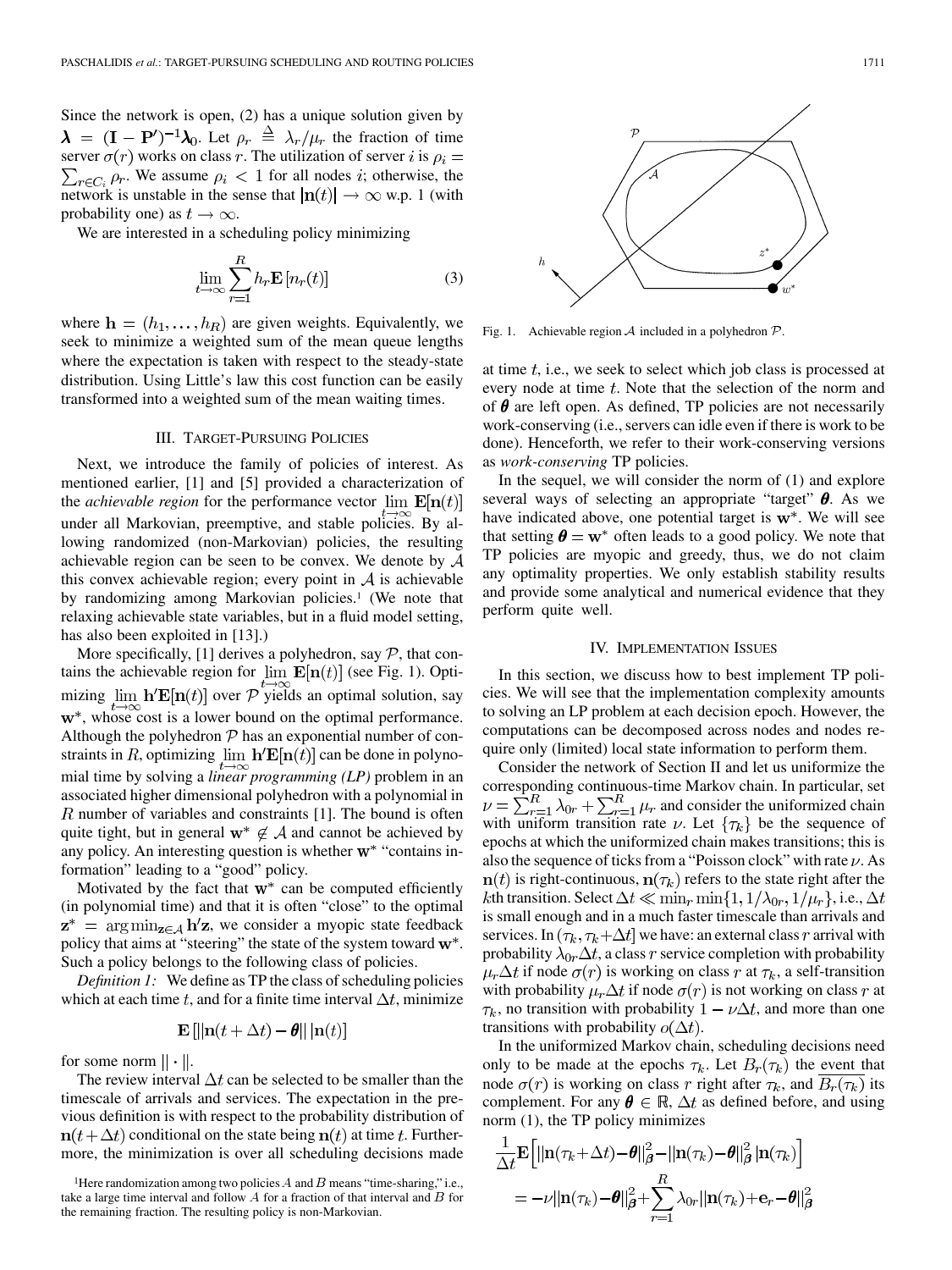$$
+\sum_{r=1}^{R} \mu_r \mathbf{1} \{B_r(\tau_k)\} \left[ \sum_{r'=1}^{R} p_{rr'} ||\mathbf{n}(\tau_k) - \mathbf{e}_r + \mathbf{e}_{r'} - \boldsymbol{\theta}||_{\boldsymbol{\beta}}^2 + p_{r0} ||\mathbf{n}(\tau_k) - \mathbf{e}_r - \boldsymbol{\theta}||_{\boldsymbol{\beta}}^2 \right] + \sum_{r=1}^{R} \mu_r \mathbf{1} \left\{ \overline{B_r(\tau_k)} \right\} ||\mathbf{n}(\tau_k) - \boldsymbol{\theta}||_{\boldsymbol{\beta}}^2 + \frac{o(\Delta t)}{\Delta t}.
$$
 (4)

Set  $\mathbf{x}(\tau_k) = (1{B_1(\tau_k)}, \dots, 1{B_R(\tau_k)})$ . Discarding constants, notice that the right-hand side (RHS) of (4) can be written as  $\mathbf{x}(\tau_k)' \mathbf{q}(\mathbf{n}(\tau_k), \theta, \beta) + o(\Delta t)/\Delta t$  where  $\mathbf{q}(\mathbf{n}(\tau_k), \theta, \beta) \in$  $\mathbb{R}^R$  is appropriately defined. Since for small enough  $\Delta t$  the first term dominates, to implement the TP policy with norm  $\|\cdot\|^2_{\mathbf{a}}$ we will be solving at each epoch  $\tau_k$  the following LP problem:

$$
\begin{array}{ll}\n\textbf{(LP1)} & \min \quad \mathbf{x}(\tau_k)'\mathbf{q}\left(\mathbf{n}(\tau_k), \boldsymbol{\theta}, \boldsymbol{\beta}\right) \\
\text{s.t.} & \sum_{r \in C_i} x_r(\tau_k) \le 1, \qquad i = 1, \dots, N \\
& \mathbf{0} \le \mathbf{x}(\tau_k) \le \mathbf{n}(\tau_k)\n\end{array} \tag{5}
$$

where  $\mathbf{x}(\tau_k)$  is the decision vector.<sup>2</sup> The first inequality constraint above bounds the utilization of each server by one and the constraint  $\mathbf{x}(\tau_k) \leq \mathbf{n}(\tau_k)$  ensures that no capacity is allocated to empty classes. If we impose work conservation, the first inequality constraint becomes an equality at all nodes  $i$  with jobs present. Under both work-conserving and nonwork-conserving TP policies, the constraint matrix is totally unimodular, hence, the feasible set is a polytope with integer extreme points and  $(LP1)$  yields an integer optimal solution.

A couple of remarks on the implementation complexity are in order. The size of  $(LP1)$  is  $O(RN)$  which is polynomial in the size of the MQNET. Very large instances of LP problems can be solved efficiently (in polynomial time) using interior-point algorithms. For large networks, though, the computational requirements for solving  $(LP1)$  can be substantial. Moreover, the formulation in (5) requires a centralized computation with global state information. Fortunately, the work can be decentralized and distributed across various nodes. To see that, and for simplicity of the exposition, let  $\beta = e$ . Decomposing (LP1) across nodes, node  $i$  has to solve

$$
\begin{aligned}\n\textbf{(Node} - \mathbf{L}\mathbf{P1}) \\
\min \quad & \sum_{r \in C_i} \mu_r x_r(\tau_k)(2 - p_{r0}) \\
& \quad - 2 \sum_{r \in C_i} \mu_r x_r(\tau_k) p_{r0} \left( n_r(\tau_k) - \theta_r \right) \\
& \quad + 2 \sum_{r \in C_i} \mu_r x_r(\tau_k) \sum_{r'=1}^R p_{rr'} \\
& \quad \times \left[ n_{r'}(\tau_k) - \theta_{r'} - n_r(\tau_k) + \theta_r \right] \\
\text{s.t.} \quad & \sum_{r \in C_i} x_r(\tau_k) \le 1 \\
& \quad 0 \le x_r(\tau_k) \le n_r(\tau_k) \qquad r \in C_i\n\end{aligned}
$$

where  $x_r(\tau_k)$ ,  $r \in C_i$ , are the decision variables. Typically the number of classes served at an arbitrary node  $i$  is much less than R. Moreover, to solve (Node  $-LP1$ ), node i needs state

information for classes  $r \in C_i$ , and all classes within one hop, i.e., r' with  $p_{rr'} > 0$  for all  $r \in C_i$ . The number of such r' would also be much less than R in most cases. Thus, (Node  $- LP1$ ) can be solved by each node using local information much faster than solving  $(LP1)$ .

## V. STABILITY ANALYSIS

In this section, we show that TP policies are *stable*. To that end, and following [[7\]](#page-13-0) and [[20\]](#page-13-0), we consider a fluid model, establish stability of the fluid model, and then infer the stability of the stochastic system.

## *A. Fluid Model*

To avoid overburdening our notation we use  $\mathbf{n}(t)$  to denote the queue length vector in the fluid model as well; it will be evident from the context whether we refer to the fluid model or the stochastic system. Let  $T_r(t)$  the cumulative amount of time server  $\sigma(r)$  has spent working on class r in  $[0, t]$ . Let  $\mathbf{M} =$  $diag(\mu_1, \mu_2, \dots, \mu_R)$ , and  $\mathbf{u}(t) = (u_1(t), \dots, u_R(t))$ , where  $diag(x_1, \ldots, x_R)$  denotes the diagonal matrix with main diagonal  $x_1, \ldots, x_R$  and zeroes elsewhere. Let also  $C = (c_{ir})$  be the constituency matrix of the network with  $c_{ir} = \mathbf{1}{\lbrace \sigma(r) = i \rbrace}$ , for all  $r = 1, \ldots, R$  and  $i = 1, \ldots, N$ . In the fluid model, for all  $t \geq 0$  we have

$$
\dot{\mathbf{n}}(t) = \lambda_0 - (\mathbf{I} - \mathbf{P}')\mathbf{M}\mathbf{u}(t)
$$
  
C  $\mathbf{u}(t) \le \mathbf{e}$   
 $\mathbf{n}(t), \mathbf{u}(t) \ge \mathbf{0}.$  (6)

Here,  $u_r(t) = \dot{T}_r(t)$  which can be interpreted as the fraction of the capacity of server  $\sigma(r)$  allocated to class r at time t. The functions  $n_r(t)$  and  $T_r(t)$  are absolutely continuous, and thus, differentiable almost everywhere. The equations in (6) hold for all times t at which  $n_r(t)$  and  $T_r(t)$  are differentiable; these points in time will be referred to as *regular*. We next derive the fluid version of the TP policy under the norm in  $(1)$ .

Note that at every decision epoch TP policies minimize the expression given in Definition 1 subject to the constraints of  $(LP1)$  [cf. (5)]. Let us first consider the objective function in this minimization. Let  $|\mathbf{n}(0)| = k > 0$  and consider the fluid scaling of the stochastic system

$$
\bar{\mathbf{n}}^k(t) = \frac{1}{k} \mathbf{n}^k(kt)
$$

where  $\mathbf{n}^k(\cdot)$  denotes the queue length vector in the stochastic system initialized with  $|\mathbf{n}(0)| = k$ . Since we will deal with the limit  $k \to \infty$  in the space of sample paths of  $n^{k}(t)$ , let us explicitly write  $\mathbf{n}^k(t,\omega)$  for a particular sample path  $\omega$  of  $n^{k}(t)$ . We restrict ourselves only to  $\omega$  satisfying the *strong law of large numbers (SLLN)* for the arrival, service, and routing processes. [[20\]](#page-13-0) proves that if  $|\mathbf{n}^k(0,\omega)|/k$  is bounded as  $k \to$  $\infty$ , then  $\bar{n}^k(\cdot,\omega)$  is precompact as  $k\to\infty$  in the Skorohod path space  $\mathbb{D}^R[0,\infty)$  endowed with the u.o.c. (uniformly on compact sets) topology. This implies that  $\bar{\mathbf{n}}^k(\cdot,\omega)$  is tight as  $k \to \infty$ ([\[21](#page-13-0)]–[[23\]](#page-13-0)). Thus, for each sequence  $k \to \infty$  there exists a subsequence  $k_s \to \infty$  along which

$$
\bar{\mathbf{n}}^{k_s}(\cdot,\omega) \to \bar{\mathbf{n}}(\cdot), \qquad \text{u.o.c.}
$$

<sup>&</sup>lt;sup>2</sup>Equivalently, and to avoid inaccuracies due to  $\Delta t$ , we can define the TP policy as the policy obtained through  $(LP1)$ .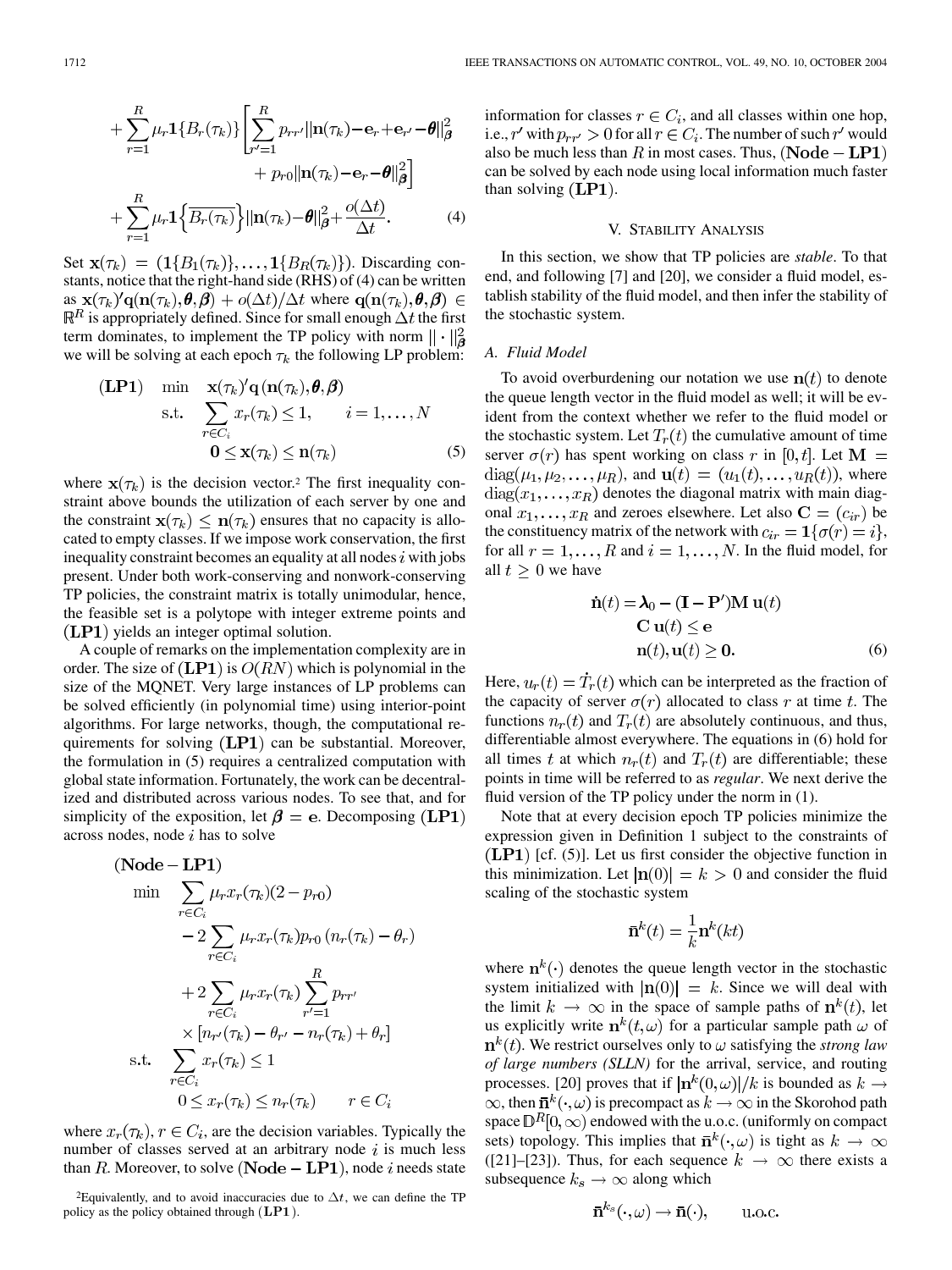for some process  $\mathbf{\bar{n}} \in \mathbb{D}^R[0,\infty)$  which is called *fluid limit* and satisfies (6). At time  $kt$  the TP policy minimizes

$$
\mathbf{E}\left[\|\mathbf{n}(kt+\Delta t)-\boldsymbol{\theta}\|-\|\mathbf{n}(kt)-\boldsymbol{\theta}\|\|\mathbf{n}(kt)\right].
$$

Scaling by  $1/k$ , this is equivalent to minimizing

$$
\mathbf{E}\left[\left\|\frac{\mathbf{n}\left(k\left(t+\frac{\Delta t}{k}\right)\right)}{k}-\frac{\boldsymbol{\theta}}{k}\right\|-\left\|\frac{\mathbf{n}(kt)}{k}-\frac{\boldsymbol{\theta}}{k}\right\|\left|\mathbf{n}(kt)\right|\right].
$$

Taking  $k \to \infty$ , and since the stochastic system converges to the fluid limit for all  $\omega$  considered before, we conclude that for all  $\theta$  the fluid version of the TP policy seeks to minimize

$$
\frac{d}{dt} \|\bar{\mathbf{n}}(t)\| \tag{7}
$$

at regular  $t$ . Using the norm in (1) and taking the fluid limit of the policy prescribed by  $(LP1)$  the corresponding fluid version minimizes  $d\|\bar{\mathbf{n}}(t)\|_{\mathbf{\mathcal{B}}}^2/dt$ .

Consider next the constraints of  $(LP1)$  under which the minimization of  $(7)$  is done. The constraints of  $(LP1)$  under the fluid scaling translate to the constraints in (6) with the additional constraint that for all classes r it holds  $u_r(t) = 0$  whenever  $n_r(t) = 0$ . Therefore, the fluid version of the TP policy minimizes the expression in (7) subject to the fluid feasibility constraints of (6) and the additional "idle when empty" constraint indicated above. This policy is well defined for all regular  $t$  and we will refer to it as the *fluid target-pursuing (FTP)* policy. FTP aims at maximizing the negative drift and driving the fluid level toward zero. It can be shown that the amounts of time allocated to various classes in the stochastic system under the TP policy converge to corresponding quantities in the fluid model under the FTP.

## *B. Stability of the Fluid Model*

We next establish the stability of the fluid model operating under the FTP policy, that is, the nonwork-conserving policy minimizing  $d\|\mathbf{n}(t)\|_{\mathbf{A}}^2/dt$  for each t.

*Proposition V.1:* Consider the fluid model operating under the nonwork-conserving FTP policy which uses the weighted L2 norm  $\|\mathbf{n}(t)\|_{\mathbf{\beta}}^2$ , where  $\beta > 0$ . For every solution of the fluid equations (6) satisfying  $|\mathbf{n}(0)| \leq 1$  and  $u_r(t) = 0$  whenever  $n_r(t) = 0$  for all r, there exists some  $\delta(\eta) > 0$  such that for all  $0 < \eta < 1$  and all  $t \ge \delta$  it follows  $|\mathbf{n}(t)| \le \eta$ .

*Proof:* Fix  $\eta \in (0,1)$ . Let  $\mathbf{B} = \text{diag}(\beta_1, \dots, \beta_R)$  and

$$
G(t) \stackrel{\Delta}{=} ||\mathbf{n}(t)||^2_{\boldsymbol{\beta}} = \mathbf{n}'(t)\mathbf{B}\mathbf{n}(t).
$$

Clearly,  $G(t) = 0$  if and only if  $n(t) = 0$ , and  $G(n(t))$  can be shown to be locally Lipschitz continuous in  $n(t)$ , i.e., for any compact set  $\mathcal{O}$ , there exists a constant  $\kappa(\mathcal{O})$  such that for any  $\mathbf{n}_1(t), \mathbf{n}_2(t) \in \mathcal{O}$  it holds that  $|G(\mathbf{n}_1(t)) - G(\mathbf{n}_2(t))|$  $\kappa(\mathcal{O})|n_1(t) - n_2(t)|$ . We show next that  $G(t)$  is nonincreasing in  $t$ . Using the fluid model dynamics of  $(6)$  we obtain

$$
\dot{G}(t) = 2\mathbf{n}'(t)\mathbf{B}\left[\mathbf{\lambda}_0 + \mathbf{P}'\mathbf{M}\mathbf{u}(t) - \mathbf{M}\mathbf{u}(t)\right].\tag{8}
$$

Let us now employ the nonwork-conserving policy that assigns a fraction  $u_r(t) = \rho_r$  of node's  $\sigma(r)$  capacity to all nonempty classes r and zero capacity to all empty classes. Let  $\mathbf{u}(t)$  be the vector induced by this policy. Let also  $\tilde{\mathbf{u}} = (\rho_1, \dots, \rho_R)$ . Note that for all  $t \, \mathbf{P}'\mathbf{M}\mathbf{u}(t) \leq \mathbf{P}'\mathbf{M}\tilde{\mathbf{u}}$ , and  $\mathbf{n}'(t)\mathbf{B}\mathbf{M}\mathbf{u}(t) =$  $n'(t)$ **BM** $\tilde{u}$ . As a result, (8) implies

$$
\dot{G}(t) \le 2\mathbf{n}'(t)\mathbf{B}\left[\lambda_0 - (\mathbf{I} - \mathbf{P}')\mathbf{M}\tilde{\mathbf{u}}\right] = 0 \tag{9}
$$

where in the last equation we used the traffic equations (cf. (2)). Since the FTP policy described in the statement of the Proposition minimizes  $\dot{G}(t)$  for all t, we will have  $\dot{G}(t) \leq 0$ for this latter policy. Thus,  $G(t)$  is nonincreasing in time and  $G(t) \leq G(0)$  for all  $t \geq 0$ .

Let  $\xi_r(t) = \beta_r n_r(t) - \sum_{r'=1}^R p_{rr'} \beta_{r'} n_{r'}(t)$ ,  $\xi(t) =$  $(\xi_1(t), \ldots, \xi_R(t))$ , and note that  $\boldsymbol{\xi}(t) = (\mathbf{I} - \mathbf{P}) \mathbf{B} \mathbf{n}(t)$ . Due to the monotonicity of  $G(t)$ , for all  $t \geq 0$  and r we have

$$
\beta_{\min} (n_r(t))^2 \leq \beta_r (n_r(t))^2 \leq \sum_{r=1}^R \beta_r (n_r(t))^2 \leq G(0)
$$

where  $\beta_{\min} = \min_r \beta_r$ . Thus,  $n_r(t) \leq \sqrt{G(0)/\beta_{\min}}$ , for all  $t \geq 0$  and r. This implies that for all  $t \geq 0$  and r

$$
\xi_r(t) \leq \beta_r n_r(t) + \sum_{r'=1}^{R} p_{rr'} \beta_{r'} n_{r'}(t)
$$
  

$$
\leq \beta_{\text{max}} \sqrt{\left(\frac{G(0)}{\beta_{\text{min}}}\right)} (2 - p_{r0}) \tag{10}
$$

where  $\beta_{\text{max}} = \max_{r} \beta_r$ . Consider the nonwork-conserving policy which allocates to class  $r$ 

$$
u_r(t) = \begin{cases} \frac{\lambda_r + \epsilon \xi_r(t)}{\mu_r}, & \text{if } n_r(t) > 0\\ 0, & \text{otherwise.} \end{cases}
$$
 (11)

Let  $\epsilon > 0$  be such that at all  $t \ge 0$  we have  $\rho_i < 1$  for all nodes j and  $\lambda_r + \epsilon \xi_r(t) \geq 0$  for all r. Such an  $\epsilon > 0$  exists due to (10). Using this policy, from (8), we obtain

$$
\dot{G}(t) \le 2 \sum_{r|n_r(t)>0} \beta_r n_r(t)
$$
  
 
$$
\times \left[ \lambda_{0r} - \lambda_r - \epsilon \xi_r(t) + \sum_{r'} p_{r'r} (\lambda_{r'} + \epsilon \xi_{r'}(t)) \right]
$$
  
= 
$$
2\epsilon \sum_r \beta_r n_r(t) \left[ \sum_{r'} p_{r'r} \xi_{r'}(t) - \xi_r(t) \right]
$$
  
= 
$$
-2\epsilon \mathbf{n'}(t) \mathbf{B} (\mathbf{I} - \mathbf{P'})(\mathbf{I} - \mathbf{P}) \mathbf{B} \mathbf{n}(t).
$$

In the first inequality shown above, we used the fact  $\lambda_r + \epsilon \xi_r(t) \geq 0$  for all r and  $t \geq 0$ . In the first equality above we used the traffic equations in (2). Let  $D = B(I - P')(I - P)B$ and note that  **is symmetric. Since we are dealing with an** open queueing network,  $(I - P')$  is invertible, thus,  $B(I - P')$ is also invertible. Hence,  $D$  is positive definite and has real and strictly positive eigenvalues. Letting  $s_{\text{min}}$  be the smallest eigenvalue of  $D$  we obtain

$$
\dot{G}(t) \le -2\epsilon \mathbf{n}'(t)\mathbf{D}\mathbf{n}(t) \le -2s_{\min}\epsilon \left\| \mathbf{n}(t) \right\|^2. \tag{12}
$$

Whenever  $|\mathbf{n}(t)| \geq \eta$ , we have

$$
G(t) \geq \beta_{\min} \sum_{i} \left( n_i(t) \right)^2 \geq \beta_{\min} \frac{\left( \sum_{i} n_i(t) \right)^2}{R} \geq \beta_{\min} \frac{\eta^2}{R}.
$$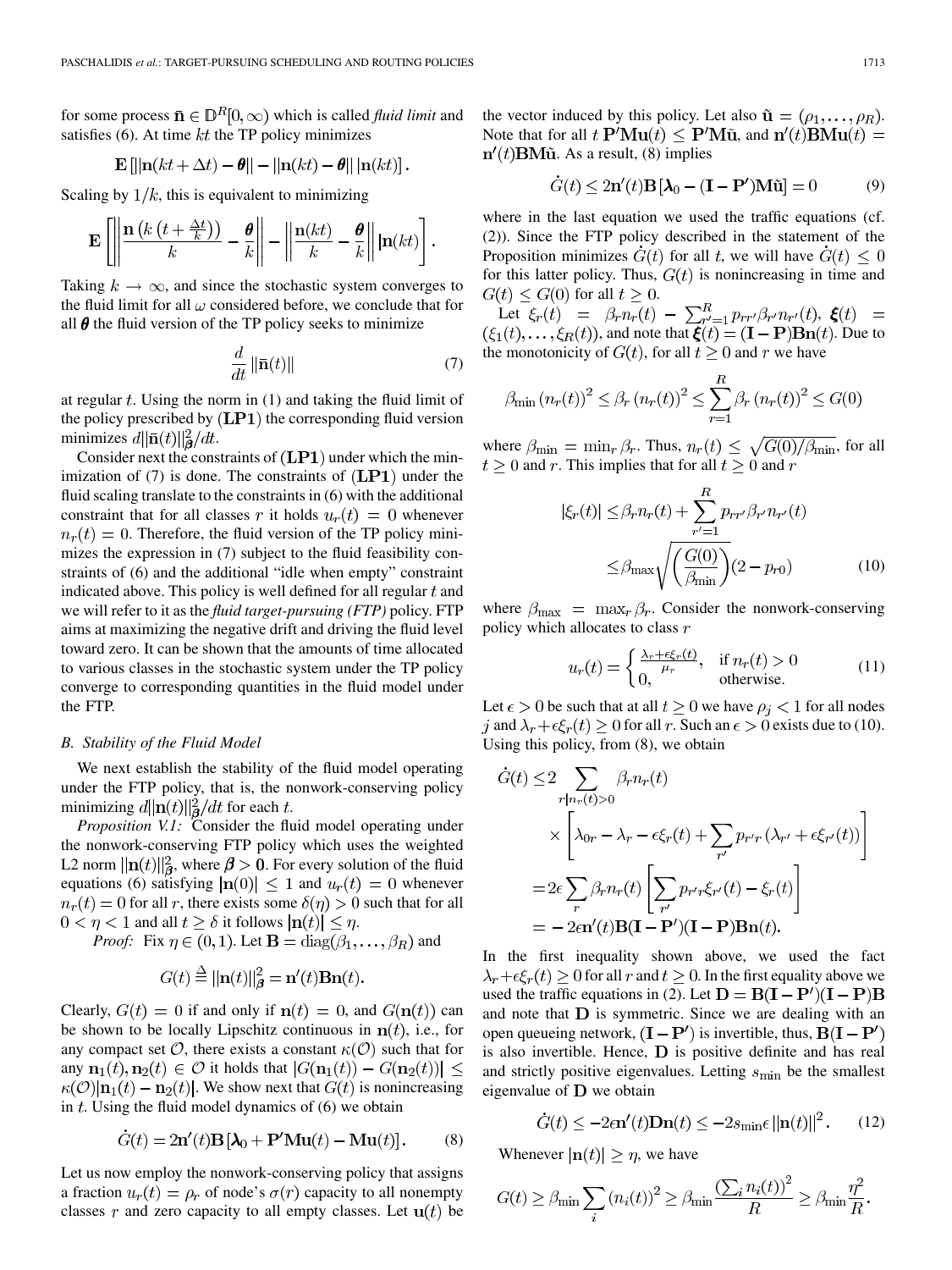This implies

$$
\beta_{\max} ||\mathbf{n}(t)||^2 \ge \mathbf{n}'(t)\mathbf{B}\mathbf{n}(t) \ge \beta_{\min} \frac{\eta^2}{R}
$$

which implies in turn

$$
\|\mathbf{n}(t)\|^2 \ge \frac{\beta_{\text{min}}}{\beta_{\text{max}}} \frac{\eta^2}{R} \stackrel{\Delta}{=} \tilde{\phi}^*.
$$
 (13)

Consequently, in the fluid model under policy (11), whenever  $G(t) \geq \beta_{\min} \eta^2 / R$ , (12) and (13) yield

$$
\dot{G}(t) \le -2s_{\min} \epsilon \tilde{\phi}^*.
$$
 (14)

Since the FTP policy described in the statement of the Proposition minimizes  $G(t)$  for all t,  $G(t)$  will be upper-bounded by  $-2s_{\text{min}}\epsilon \ddot{\phi}^*$  under the latter policy as well.

Suppose now  $G(0) \ge \beta_{\min} \eta^2 / R$ . Equation (14) implies that  $G(t)$  will reach the region  $G(t) \leq \beta_{\min} \eta^2/R$  within time  $t_n$ where

$$
t_{\eta} \le \frac{G(0) - \beta_{\min} \frac{\eta^2}{R}}{2s_{\min} \epsilon \tilde{\phi}^*}
$$

Furthermore,  $G(t)$  will remain in this region for all  $t \geq t_{\eta}$ since it is a nonincreasing function of time. We conclude that for all  $t \geq t_n$ , it holds that  $|\mathbf{n}(t)| \leq \eta$ , since otherwise  $G(t) \geq$  $\beta_{\min} \eta^2 / R$ . Finally, in the case  $G(0) \leq \beta_{\min} \eta^2 / R$ , the same argument applies and  $|\mathbf{n}(t)| \leq \eta$  for all  $t \geq 0$ .

## *C. Stability of the Stochastic Network*

We conclude this section by establishing that the MQNET is stable under the TP policy using the norm in (1). Note that for any target  $\boldsymbol{\theta} \in \mathbb{R}^R$  the TP policy is Markovian and under this policy the state of the network is the queue length vector  $\mathbf{n}(t) \in \mathbb{Z}_+^R$  that evolves as a continuous-time Markov chain. The next theorem establishes that this Markov chain is *positive Harris recurrent* (see [[7\]](#page-13-0), [\[20](#page-13-0)], [\[21](#page-13-0)]).

*Theorem V.2:* Consider the MQNET of Section II operated under the TP policy that uses the norm  $||\mathbf{n}(t)||_{\beta}$ , where  $\beta > 0$ . The Markov chain  $\mathbf{n}(t)$  is positive Harris recurrent.

*Proof:* We will slightly modify the proof in [\[7](#page-13-0)]. Proposition V.1 establishes that there exists some  $\delta \geq 1$  such that for any solution  $\tilde{\mathbf{n}}(t)$  of the fluid model equations and any  $0 < \eta < 1$ we have  $|\tilde{n}(t)| \leq \eta$  for all  $t \geq \delta$ . Let  $\{z_k\}$  be any sequence of initial states  $\mathbf{n}(0)$  with  $|\mathbf{z}_k| \to \infty$  as  $k \to \infty$ . From the exis-tence of the fluid limit (see [[7\]](#page-13-0)) there exists a subsequence  $\{z_{k_i}\}\$ such that

$$
\lim_{j\to\infty}\frac{1}{|\mathbf{z}_{k_j}|}\mathbf{n}^{\mathbf{z}_{k_j}}\left(|\mathbf{z}_{k_j}| \delta\right)=\bar{\mathbf{n}}(\delta)
$$

where, as in Section V-A,  $\bar{n}(\cdot)$  denotes the fluid limit. The fluid limit satisfies the fluid model equations, thus,

$$
\lim_{j\to\infty}\frac{1}{|\mathbf{z}_{k_j}|}\left|\mathbf{n}^{\mathbf{z}_{k_j}}\left(\left|\mathbf{z}_{k_j}\right|\delta\right)\right|\leq\eta.
$$

Using the uniform integrability (see [[7,](#page-13-0) Lemma 4.5]) of the sequence on the left-hand side, we obtain

$$
\lim_{j\to\infty}\frac{1}{\left|\mathbf{z}_{k_{j}}\right|}\mathbf{E}\left[\left|\mathbf{n}^{\mathbf{z}_{k_{j}}}\left(\left|\mathbf{z}_{k_{j}}\right|\delta\right)\right|\right]\leq\eta.
$$

Since  $\{z_k\}$  is an arbitrary sequence we have

$$
\lim_{|\mathbf{z}|\to\infty}\frac{1}{|\mathbf{z}|}\mathbf{E}\left[\left|\mathbf{n}^{\mathbf{z}}\left(|\mathbf{z}|\delta\right)\right|\right]\leq\eta.
$$

Let  $0 < \epsilon < 1 - \eta$ . There exists some  $\kappa \geq 1$  such that

$$
\frac{1}{|\mathbf{z}|} \mathbf{E} \left[ |\mathbf{n}^{\mathbf{z}} \left( \left| \mathbf{z} \right| \delta \right) | \right] \leq 1 - \epsilon
$$

for all **z** with  $|z| > \kappa$ . The remainder of the proof follows exactly the proof of [\[7](#page-13-0), Th. 3.1].

## VI. OPTIMIZING OVER POLICY PARAMETERS

 $(LP1)$  suggests that if class i and j jobs are processed at the same node,  $q_i(\mathbf{n}(\tau_k), \theta, \beta) = q_i(\mathbf{n}(\tau_k), \theta, \beta)$  constitutes a policy switching hyperplane. Namely, TP policies are characterized by switching hyperplanes determined by policy parameters. In this section, we discuss how we can optimize over these parameters, that is, the target  $\theta$  and the weight vector  $\beta$ , in order to obtain the best policy within the class [i.e., minimizing (3)]. As mentioned in Section III, the achievable region LP provides a tentative value of  $\theta$  equal to  $w^*$  which, as we will see, performs quite well. Here, we are interested in further improving the selection of  $\theta$  and optimizing over  $\beta$  as well. To that end, we use a simulation-based method developed in [[24\]](#page-13-0). The underlying idea is rather simple: During the course of a simulation of the system we obtain "gradient information" which we then use to optimize over the parameters.

*1) Smooth Target-Pursuing Policies:* To fix notation, consider the uniformized Markov chain of Section IV and the TP policy outlined there with weight vector  $\beta > 0$ . At each transition epoch  $\tau_k$ , scheduling decisions are made according to the optimal solution, say  $\mathbf{x}^*(\mathbf{n}(\tau_k), \theta, \beta)$ , of  $(\mathbf{L} \mathbf{P} \mathbf{1})$ . Note that  $\mathbf{x}^*(\mathbf{n}(\tau_k), \boldsymbol{\theta}, \boldsymbol{\beta})$  is piecewise constant in  $(\boldsymbol{\theta}, \boldsymbol{\beta})$  with the jumps occurring at the points that the optimal solution switches from one extreme point of the feasible set to another. Consequently, using a simulation-based gradient optimization method to optimize over the parameters would not be very successful since the gradients would be zero most of the time.

To bypass this difficulty we use randomization to introduce a smoother version of our TP policies. For simplicity of the exposition, we concentrate on work-conserving TP policies; the nonwork-conserving case can be handled similarly. Let  $\mathbf{y}^{(r)}(\mathbf{n}(\tau_k), \theta, \beta)$  be a feasible solution of (LP1) such that at time  $\tau_k$  class r is served at node  $\sigma(r)$  and the remaining decisions at all other nodes coincide with  $\mathbf{x}^*(\mathbf{n}(\tau_k), \theta, \beta)$ . Let  $\gamma > 0$  be a scalar and set

$$
\hat{\alpha}_{r}(\mathbf{n}(\tau_{k}), \theta, \beta) = \frac{e^{-\gamma \mathbf{y}^{(r)}(\mathbf{n}(\tau_{k}), \theta, \beta)^{\prime} \mathbf{q}(\mathbf{n}(\tau_{k}), \theta, \beta)}}{\sum_{r^{\prime} \in C_{\sigma(r)}, \mathbf{n}_{r^{\prime}}(\tau_{k}) > 0} e^{-\gamma \mathbf{y}^{(r^{\prime})}(\mathbf{n}(\tau_{k}), \theta, \beta)^{\prime} \mathbf{q}(\mathbf{n}(\tau_{k}), \theta, \beta)}}.
$$
(15)

At time  $\tau_k$ , we serve class r at node  $\sigma(r)$  with probability

$$
\alpha_r(\mathbf{n}(\tau_k), \pmb{\theta}, \pmb{\beta}) = \begin{cases} \hat{\alpha}_r(\mathbf{n}(\tau_k), \pmb{\theta}, \pmb{\beta}), & \text{if } \mathbf{n}_r(\tau_k) > 0 \\ 0, & \text{otherwise.} \end{cases}
$$
 (16)

Notice that as  $\gamma \rightarrow 0$  all nonempty classes at a node have equal probability of being served, and as  $\gamma \rightarrow \infty$  the randomized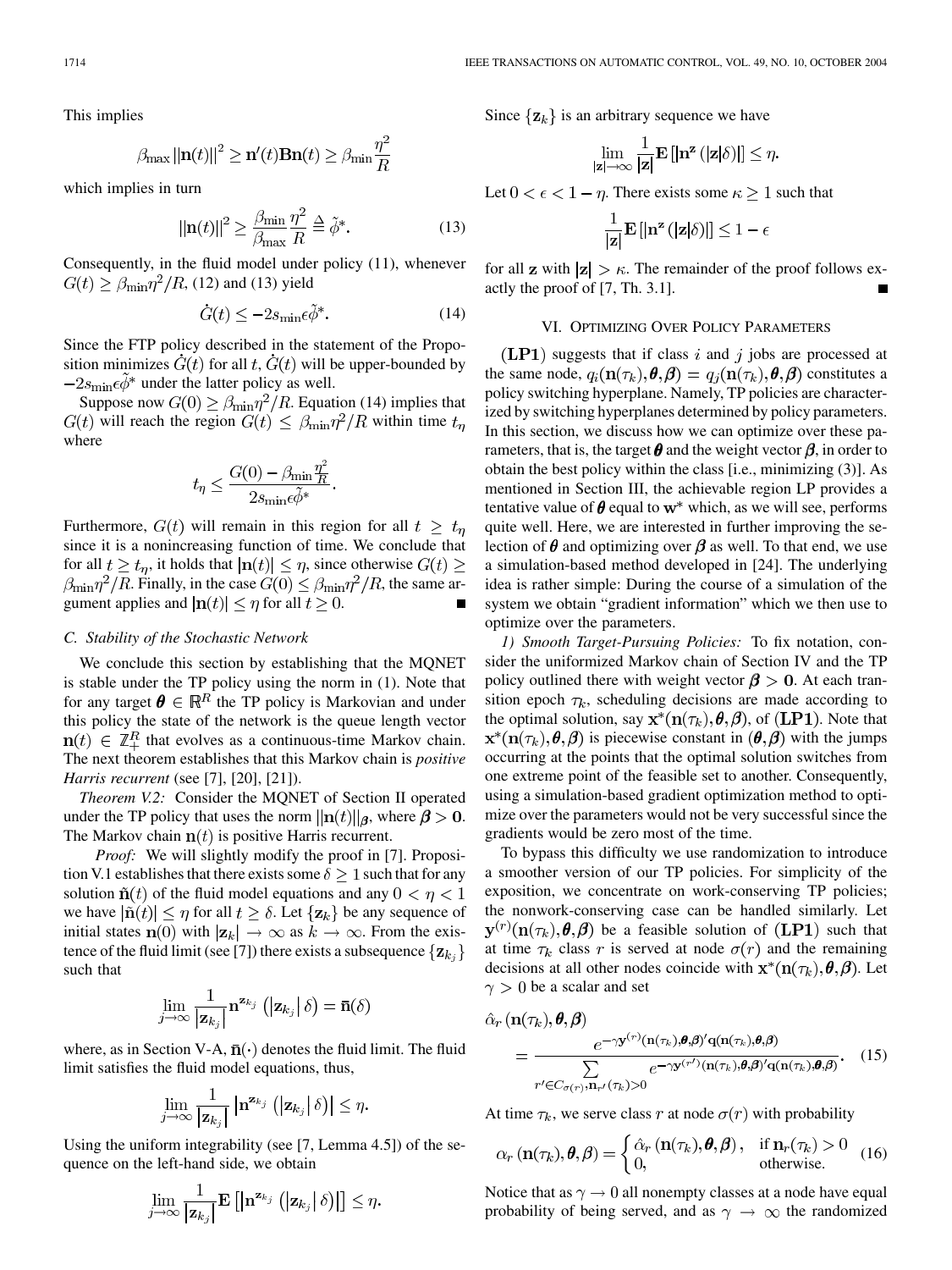policy converges to the policy implied by  $\mathbf{x}^*(\mathbf{n}(\tau_k), \theta, \beta)$ . The expression in (15) can be simplified as

$$
\hat{\alpha}_r(\mathbf{n}(\tau_k), \pmb{\theta}, \pmb{\beta}) = \frac{e^{-\gamma q_r(\mathbf{n}(\tau_k), \pmb{\theta}, \pmb{\beta})}}{\sum\limits_{r' \in C_{\sigma(r)}, \mathbf{n}_{r'}(\tau_k) > 0} e^{-\gamma q_{r'}(\mathbf{n}(\tau_k), \pmb{\theta}, \pmb{\beta})}}
$$

where  $q_r(\mathbf{n}(\tau_k), \boldsymbol{\theta}, \boldsymbol{\beta})$  is the rth coordinate of  $\mathbf{q}(\mathbf{n}(\tau_k), \boldsymbol{\theta}, \boldsymbol{\beta})$ . Henceforth, we will be referring to this policy as the work-conserving *smooth target-pursuing (STP)* policy. This randomization scheme is useful in satisfying the conditions required by the simulation-based optimization algorithm we implement.

*2) Simulation-Based Optimization:* We adopted the STP policy and used the simulation-based method of [[24\]](#page-13-0) to optimize the objective of (3) over the parameters  $(\theta, \beta)$ . In Section IX, we report illustrative numerical results and compare with a set of other scheduling policies. Under a set of stability and regularity conditions and a standard diminishing step-size rule, the algorithm in [\[24](#page-13-0)] is shown to convergence w.p. 1 to a local minimum. In our setting, the required stability condition is satisfied due to the result in Section V. The remaining regularity conditions, however, are not satisfied in all cases of interest.

Under the STP policy,  $\alpha_r(\mathbf{n}(\tau_k), \theta, \beta)$  satisfies the required regularity conditions with respect to  $\theta$  but not with respect to  $\beta$ . As a result, we fixed  $\beta$  and used the method in [\[24](#page-13-0)] to optimize over  $\theta$ . We then employed random search around  $\beta = e$  to select a good  $\beta$ . Admittedly, using a simulation-based method to optimize over  $\theta$  can be slow. We were encouraged to notice that initializing the algorithm with a tentative value equal to  $w^*$ , obtained from the achievable region LP, led to considerably faster convergence.

## VII. COMBINED ROUTING/SCHEDULING DECISIONS

In this section, we extend the basic queueing network model of Section II to consider the case where routing is not fixed but also subject to optimization.

We adopt the model and notation of Section II, indicating only the differences with the extended model we consider here. As in Section II, jobs of class  $r=1,\ldots,R$  arrive to the network according to a Poisson arrival process with rate  $\lambda_{0r}$ . Upon arrival, though, and before joining the corresponding queue, a router selects a particular class and routes the arriving job to that class. Let  $A_{rr'}(t)$  denote the event that an externally arriving job of class r is routed to class  $r'$  upon its arrival at time t. Routing decisions are also made at the various nodes when jobs are admitted for service. Let  $B_{rr'}(t)$  denote the event that at time t node  $\sigma(r)$  is working on a class r job that will be routed to class  $r'$  upon completion of service.

In this modified setting, we are interested in devising a combined scheduling and routing policy to minimize the cost function (3). Target-pursuing (TP) policies are defined exactly as in Section III (cf. Definition 1) with the only exception that the minimization is with respect to both scheduling and routing decisions at each time  $t$ . A polyhedral relaxation  $P$  of the achievable region  $A$  can be obtained in this case as well (see [[1\]](#page-13-0)); an optimal solution of this achievable region LP, denoted again by  $\mathbf{w}^*$ , is one particular choice for  $\boldsymbol{\theta}$ .

To describe the implementation of TP policies in the extended model we uniformize the Markov chain  $n(t)$  as in Section IV. Let again  $\nu$  denote the uniform transition rate and  $\{\tau_k\}$  the sequence of transition epochs in the uniformized Markov chain. For any  $\theta$ ,  $\Delta t$  small enough and as specified in Section IV, and using norm (1), the TP policy minimizes

$$
\frac{1}{\Delta t} \mathbf{E} \Big[ ||\mathbf{n}(\tau_k + \Delta t) - \boldsymbol{\theta}||^2_{\boldsymbol{\beta}} |\mathbf{n}(\tau_k)|
$$
\n
$$
= \Big(\frac{1}{\Delta t} - \nu\Big) ||\mathbf{n}(\tau_k) - \boldsymbol{\theta}||^2_{\boldsymbol{\beta}}
$$
\n
$$
+ \sum_{r=1}^R \sum_{r'=1}^R \lambda_{0r} \mathbf{1}\{A_{rr'}(\tau_k)\} ||\mathbf{n}(\tau_k) + \mathbf{e}_{r'} - \boldsymbol{\theta}||^2_{\boldsymbol{\beta}}
$$
\n
$$
+ \sum_{r=1}^R \mu_r \Big[ \sum_{r'=1}^R \mathbf{1}\{B_{rr'}(\tau_k)\} ||\mathbf{n}(\tau_k) - \mathbf{e}_r + \mathbf{e}_{r'} - \boldsymbol{\theta}||^2_{\boldsymbol{\beta}}
$$
\n
$$
+ \mathbf{1}\{B_{r0}(\tau_k)\} ||\mathbf{n}(\tau_k) - \mathbf{e}_r - \boldsymbol{\theta}||^2_{\boldsymbol{\beta}} \Big]
$$
\n
$$
+ \sum_{r=1}^R \mu_r \sum_{r'=0}^R \mathbf{1}\Big\{\overline{B_{rr'}(\tau_k)}\Big\} ||\mathbf{n}(\tau_k) - \boldsymbol{\theta}||^2_{\boldsymbol{\beta}} + \frac{o(\Delta t)}{\Delta t}. (17)
$$

Let now  $x_{rr}(\tau_k) = 1\{B_{rr}(\tau_k)\}\$ for  $r = 1,...,R$  and  $r' = 0, 1, \ldots, R$ ,  $y_{rr'}(\tau_k) = 1\{A_{rr'}(\tau_k)\}\$ for  $r, r' = 1, \ldots, R$ and denote  $\mathbf{x}(\tau_k) = (1{B_{10}(\tau_k)},..., 1{B_{RR}(\tau_k)}),$  $\mathbf{y}(\tau_k) = (1\{A_{11}(\tau_k)\}, \ldots, 1\{A_{RR}(\tau_k)\})$ . Discarding constants, the RHS of (17) can be written as

$$
\mathbf{x}(\tau_k)'\mathbf{q}_1(\mathbf{n}(\tau_k),\boldsymbol{\theta},\boldsymbol{\beta}) + \mathbf{y}(\tau_k)'\mathbf{q}_2(\mathbf{n}(\tau_k),\boldsymbol{\theta},\boldsymbol{\beta}) + \frac{o(\Delta t)}{\Delta t}
$$

where  $\mathbf{q}_i(\mathbf{n}(\tau_k), \boldsymbol{\theta}, \boldsymbol{\beta}), i = 1, 2$ , are appropriately defined. Since for small enough  $\Delta t$  the first two terms dominate, to implement the TP policy with norm  $\|\cdot\|_{\mathcal{B}}^2$  we will be solving the following LP problem at each epoch  $\tau_k$ :

$$
\begin{aligned}\n\textbf{(LP2)} \quad & \min \quad \mathbf{x}(\tau_k)'\mathbf{q}_1(\mathbf{n}(\tau_k), \boldsymbol{\theta}, \boldsymbol{\beta}) + \mathbf{y}(\tau_k)'\mathbf{q}_2(\mathbf{n}(\tau_k), \boldsymbol{\theta}, \boldsymbol{\beta}) \\
& \text{s.t.} \quad \sum_{r \in C_i} \sum_{r'=0}^R x_{rr'}(\tau_k) \le 1, \ \forall i \\
& \sum_{r'=0}^R x_{rr'}(\tau_k) \le n_r(\tau_k), \ \forall r \\
& \sum_{r'=1}^R y_{rr'}(\tau_k) = 1, \ \forall r \\
& \mathbf{x}(\tau_k), \mathbf{y}(\tau_k) \ge 0\n\end{aligned}
$$
\n
$$
(18)
$$

where  $(\mathbf{x}(\tau_k), \mathbf{y}(\tau_k))$  is the decision vector. In the case of a work-conserving TP policy, the first inequality constraint above becomes an equality, except at nodes with no jobs present. It should be noted that situations where a class can only be routed to a subset of other class are easily accommodated; one needs to simply add constraints of the form  $x_{rr'}(\tau_k) = 0$  and  $y_{rr'}(\tau_k) =$ 0 if  $r$  can not be routed to  $r'$ . Again, as it was the case with  $(LP1)$ , the work to solve  $(LP2)$  can be distributed across the nodes of the network with node i deciding for  $x_{rr'}(\tau_k)$  and  $y_{rr'}(\tau_k)$  with  $r \in C_i$ . Furthermore, each node needs only local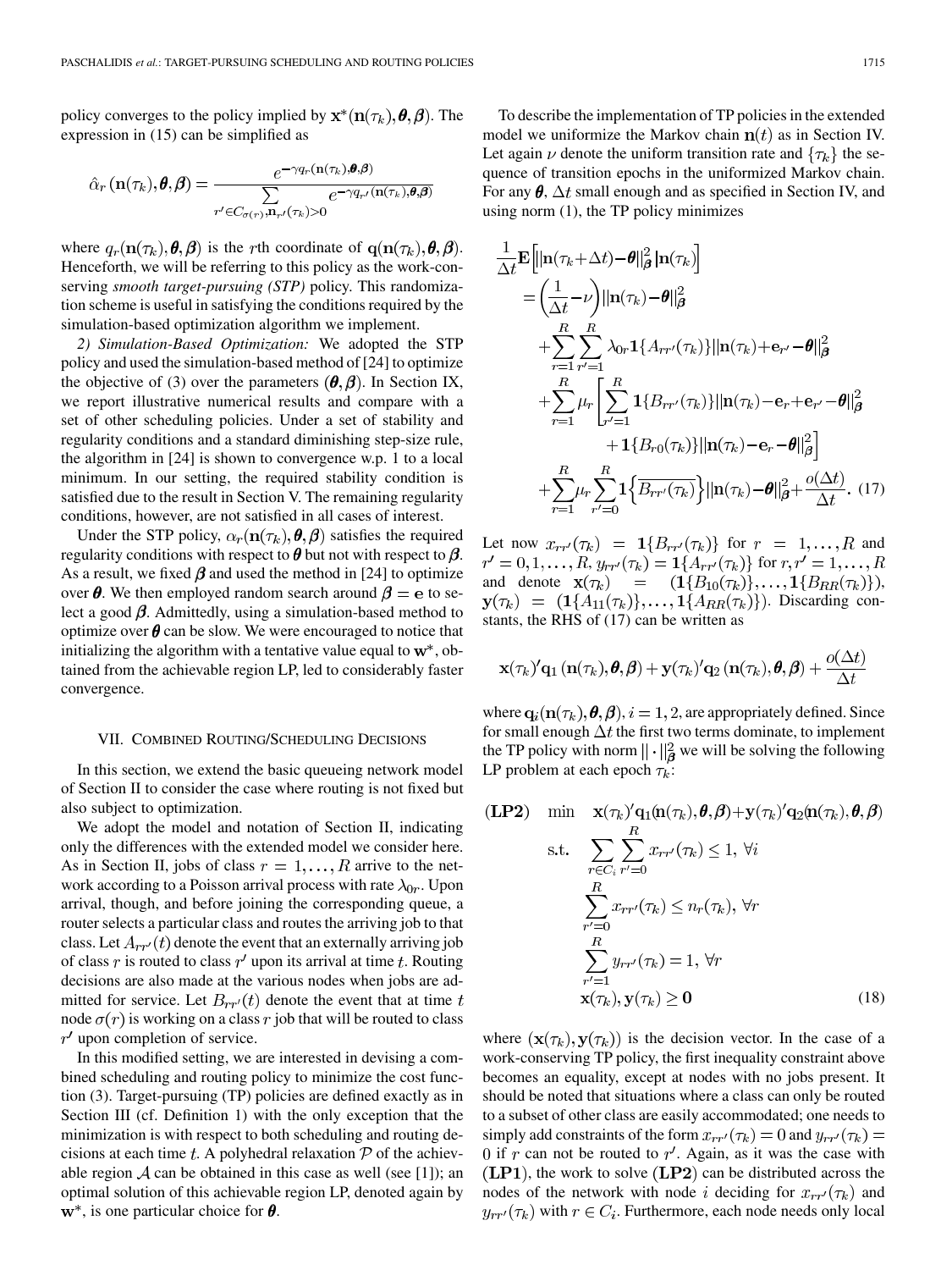state information, i.e., state information for all classes served at the node and all classes the node can route jobs to.

Finally, the discussion of Section VI applies intact to the extended model considered here and a simulation-based method to optimize over policy parameters,  $\theta$  and  $\beta$ , is applicable. Since the optimal solution of  $(LP2)$  is integer, a smooth TP policy (as in Section VI) must be employed to that end.

# *A. Fluid Model and the Fluid TP Policy*

We now proceed to establish the stability of TP policies in the combined scheduling/routing model. Let  $A_{rr'}(t)$ ,  $r, r' =$  $1, \ldots, R$ , denote the number of external class r arrivals routed to class r' upon arrival in the time interval [0, t]. Let also  $T_{rr'}(t)$ ,  $r = 1, \ldots, R, r' = 0, \ldots, R$ , denote the cumulative amount of time server  $\sigma(r)$  has spent in the time interval [0, t] working on class  $r$  jobs that are routed to class  $r'$ . In the fluid model, for all  $t \geq 0$ , the dynamics of the network satisfy

$$
r(t) = \sum_{r'=1}^{R} \lambda_{0r'} \tilde{a}_{r'r}(t) + \sum_{r'=1}^{R} \mu_{r'} u_{r'r}(t)
$$
  
\n
$$
-\mu_{r} \sum_{r'=0}^{R} u_{rr'}(t) \qquad r=1,\ldots,R
$$
  
\n
$$
\sum_{r \in C_{i}} \sum_{r'=0}^{R} u_{rr'}(t) \le 1 \qquad i=1,\ldots,N
$$
  
\n
$$
\sum_{r'=1}^{R} \tilde{a}_{rr'}(t) = 1 \qquad r=1,\ldots,R
$$
  
\n
$$
\tilde{a}_{rr'}(t) \ge 0 \qquad r, r'=1,\ldots,R
$$
  
\n
$$
n_{r}(t), u_{rr'}(t) \ge 0 \qquad r=1,\ldots,R, r'=0,\ldots,R
$$
  
\n(19)

where  $u_{rr'}(t) = \dot{T}_{rr'}(t)$  is the fraction of the capacity of server  $\sigma(r)$  allocated at time t to class r jobs that are routed to class r', and  $\tilde{a}_{r'r}(t) = \tilde{A}_{r'r}(t)/\lambda_{0r'}$  is the fraction of class r' external arrivals routed to class  $r$  upon their arrival at time  $t$ . The equations in (19) hold for all regular times  $t$ .

Following the same reasoning as in Section V-A, for all  $t$  and  $\boldsymbol{\theta}$  the fluid version of the TP policy selects the variables  $\tilde{a}_{rr'}(t)$ and  $u_{rr'}(t)$  to minimize

$$
\frac{d}{dt}\left\Vert \bar{\mathbf{n}}(t)\right\Vert
$$

where  $\bar{\mathbf{n}}(t)$  is the fluid limit of the stochastic system satisfying (19). Regarding the constraints under which this minimization is performed, the discussion of Section V-A applies. Specifically, the FTP policy using the L2 norm of  $n(t)$  needs to satisfy  $u_{rr'}(t) = 0$  whenever  $n_r(t) = 0$  for all r, r', and t.

## *B. Stability Analysis*

The following proposition is similar to Prop. V.1 and establishes a form of stability for the fluid model using the nonwork-conserving FTP policy under norm  $||\mathbf{n}(t)||_2^2$ .

*Proposition VII.1:* Consider the fluid model operating under the nonwork-conserving FTP policy which uses norm  $\|\mathbf{n}(t)\|_{\mathbf{B}}^2$ , where  $\beta > 0$ . Suppose there exists a routing probability matrix  $\mathbf{P} = \{p_{rr'}\}_{r,r'=1}^R$  and nonnegative  $y_{rr'}$ ,  $r, r' = 1, \ldots, R$ , such that

$$
\lambda_r = \sum_{r'=1}^R \lambda_{0r'} y_{r'r} + \sum_{r'=1}^R \lambda_{r'} p_{r'r}, \qquad r = 1, \dots, R
$$
  

$$
\sum_{r'=1}^R y_{rr'} = 1 \qquad r = 1, \dots, R
$$
  

$$
y_{rr'} \ge 0, \qquad r, r' = 1, \dots, R
$$
  

$$
\sum_{r \in C_i} \frac{\lambda_r}{\mu_r} < 1, \qquad i = 1, \dots, N
$$

and  $(I - P')$  is invertible. Then for every solution of the fluid equations (19) satisfying  $|\mathbf{n}(0)| \le 1$  and  $u_{rr'}(t) = 0$  whenever  $n_r(t) = 0$  for all  $r, r'$ , and t, there exists some  $\delta(\eta) > 0$  such that for all  $0 < \eta < 1$  and all  $t \geq \delta$  it follows  $|\mathbf{n}(t)| \leq \eta$ .

*Proof:* The proof is similar to the one of Prop. V.1. Fix  $\eta \in (0,1)$ . Let again  $\mathbf{B} = \text{diag}(\beta_1, \dots, \beta_R)$  and

$$
G(t) \stackrel{\Delta}{=} ||\mathbf{n}(t)||_{\boldsymbol{\beta}}^{2} = \mathbf{n}'(t)\mathbf{B}\mathbf{n}(t).
$$

Using the fluid model dynamics of (19) we obtain

$$
\dot{G}(t) = 2 \sum_{r=1}^{R} \beta_r n_r(t) \left[ \sum_{r'=1}^{R} \lambda_{0r'} \tilde{a}_{r'r}(t) + \sum_{r'=1}^{R} \mu_{r'} u_{r'r}(t) - \mu_r \sum_{r'=0}^{R} u_{rr'}(t) \right].
$$

Let us adopt a policy that decomposes routing and scheduling decisions. More specifically, we employ a (fixed) routing policy that uses a routing matrix **P** and nonnegative  $y_{rr'}$  that satisfy the set of equations given in the statement of the proposition. As in the pure scheduling problem  $u_r(t) = \sum_{r'=0}^{R} u_{rr'}(t)$  denotes the fraction of server's  $\sigma(r)$  capacity allocated to class r at time t. Under this fixed routing policy,  $\tilde{a}_{r'r}(t) = y_{r'r}$  and  $u_{r'r}(t) =$  $u_{r}(t)p_{r'r}$ , for all t, yielding

$$
\dot{G}(t) = 2 \sum_{r=1}^{R} \beta_r n_r(t) \left[ \sum_{r'=1}^{R} \lambda_{0r'} y_{r'r} + \sum_{r'=1}^{R} \mu_{r'} \mu_{r'}(t) p_{r'r} - \mu_r u_r(t) \right].
$$
 (20)

The FTP policy defined in the statement of the proposition minimizes  $\dot{G}(t)$  over routing/scheduling decisions, thus, the resulting  $G(t)$  is less than or equal the one in (20) for all t.

We have now reduced the problem to the exact same scheduling problem addressed in Prop. V.1, namely, an open MQNET with fixed routing matrix  $P$  and external Poisson arrival rate equal to  $\sum_{r=1}^{R} \lambda_{0r} y_{r'r}$  for class r. The first of the set of equations in the statement of the proposition is the traffic equation while the last is the usual stability condition at each node. Following the steps of the proof of Prop. V.1 we can establish the desired result.

Following the same steps as in the proof of Theorem V.2 we can also establish that Proposition VII.1 implies the stability of the stochastic system. The main result for the TP policy in the combined routing/scheduling model is summarized next.

 $\dot{n}$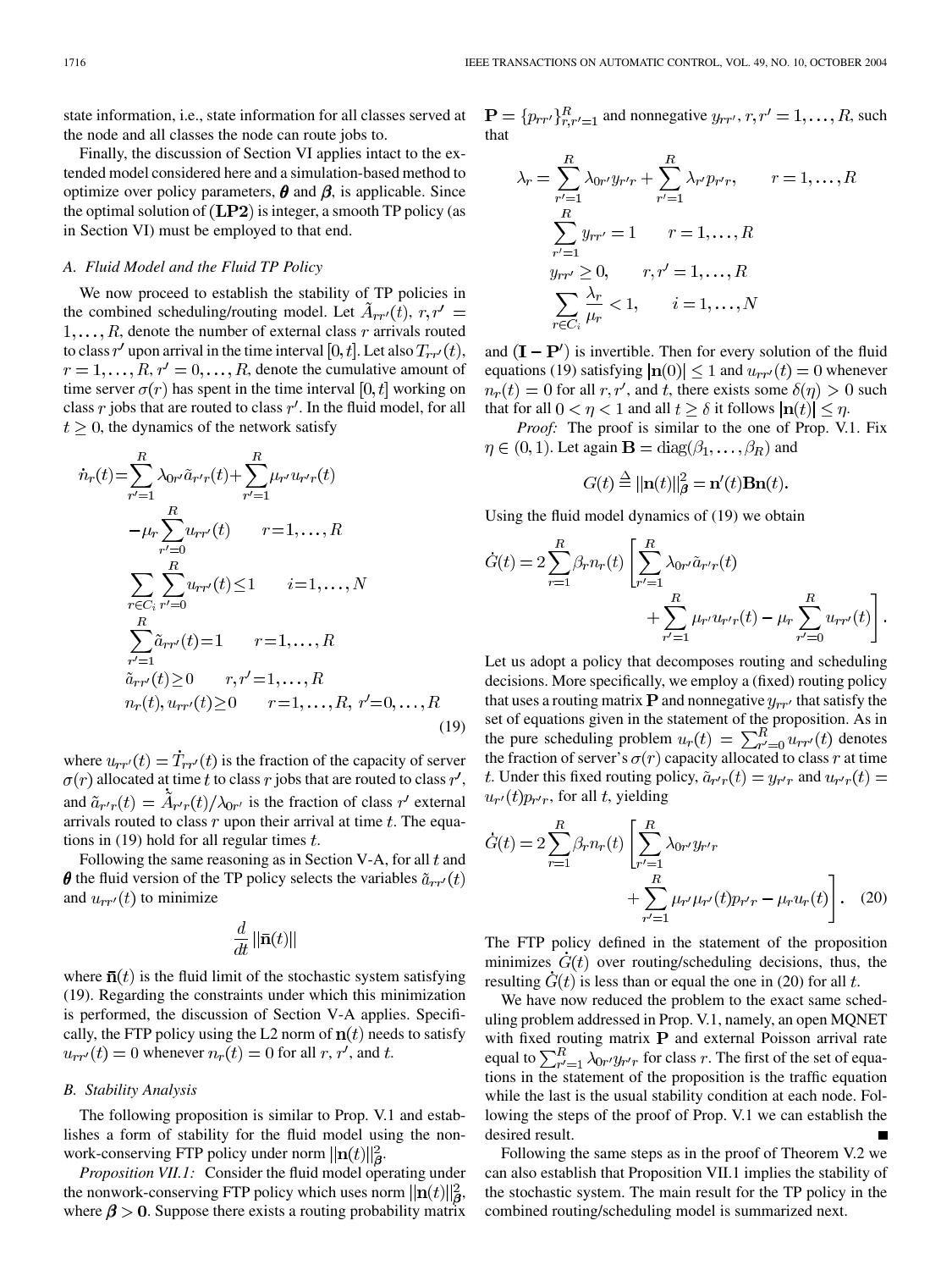*Theorem VII.2:* Consider the MQNET of this section involving both sequencing and routing decisions and operated under the TP policy using norm  $\|\mathbf{n}(t)\|_{\beta}$ , where  $\beta > 0$ . Suppose there exists a routing probability matrix  $\mathbf{P} = \{p_{rr'}\}_{r,r'=1}^R$ and nonnegative  $y_{rr'}$ ,  $r, r' = 1, ..., R$ , such that

$$
\lambda_r = \sum_{r'=1}^{R} \lambda_{0r'} y_{r'r} + \sum_{r'=1}^{R} \lambda_{r'} p_{r'r}, \qquad r = 1, ..., R
$$
  

$$
\sum_{r'=1}^{R} y_{rr'} = 1, \qquad r = 1, ..., R
$$
  

$$
y_{rr'} \ge 0, \qquad r, r' = 1, ..., R
$$
  

$$
\sum_{r \in C_i} \frac{\lambda_r}{\mu_r} < 1, \qquad i = 1, ..., N
$$

and  $(I - P')$  is invertible. Then, the corresponding Markov chain  $n(t)$  is positive Harris recurrent.

## VIII. CLOSED NETWORKS

In this section, we consider the case of closed MQNETs and introduce a class of TP policies for such systems. We first introduce the model and define TP policies, then discuss their implementation, and finally use fluid analysis to investigate their *efficiency*. The notion of efficiency of scheduling policies in closed networks has been introduced in [\[14](#page-13-0)]; to accommodate our more general model of closed networks, we will extend an efficiency sufficient condition established there.

To define the class of closed networks of interest, consider the open MQNET of Section II. Here, however, there are no external arrivals  $(\lambda_{0r} = 0, \forall r)$  and the probability a job exits the network is zero  $(p_{r0} = 0, \forall r)$ . Routing is fixed and not subject to optimization; at the end of this Section we comment on how our work can be extended to address routing as well. The routing probability matrix  $P$  defines a number, say  $K$ , of noncommunicating classes which we call *types*; a class of type can never be routed to a class of some other type not equal to  $k$ . We use the notation type  $(r)$  to denote the type of class r. In the closed network, we fix to  $S_k$  the number of jobs of type k and (to exclude trivial cases) assume  $S_k > 0$  for all  $k = 1, ..., K$ . Let  $S = (S_1, ..., S_K)$ .

Let us again uniformize the Markov chain  $n(t)$ , use the uniform transition rate  $\nu = \sum_{r=1}^{n} \mu_r$ , and denote by  $\{\tau_k\}$  the sequence of transition epochs. Denote by  $\lambda_r = \lim_{k \to \infty} \mu_r \mathbf{E}[\mathbf{1}\{B_r(\tau_k)\}]$  the throughput of class r, where, as before,  $B_r(\tau_k)$  denotes the event that node  $\sigma(r)$  is working on class r right after time  $\tau_k$ . We are interested in a scheduling policy maximizing

$$
\sum_{r=1}^{R} h_r \lambda_r \tag{21}
$$

where  $\mathbf{h} = (h_1, \dots, h_R) \geq 0$  are given weights.

Let  $\mathbf{x}(t) = (1{B_1(t)},..., 1{B_R(t)})$  be the vector of scheduling decisions at time t. Recall  $\mathbf{M} = \text{diag}(\mu_1, \dots, \mu_R)$ . We define TP policies for closed MQNETs as follows.

*Definition 2:* We define as target-pursuing (TP) the class of scheduling policies for closed MQNETs which at each time  $t$ minimize  $\|\mathbf{Mx}(t) - \theta\|$  for some norm  $\|\cdot\|$ .

In the uniformized Markov chain and for any weighted norm  $\|\cdot\|_{\beta}$ , with  $\beta > 0$ , implementing a TP policy amounts to solving the following optimization problem at every epoch  $\tau_k$ 

(OPT3) min 
$$
\|\mathbf{M}\mathbf{x}(\tau_k) - \theta\|_{\beta}
$$
  
s.t.  $\sum_{r \in C_i} x_r(\tau_k) \le 1$   $i = 1,..., N$   
 $0 \le \mathbf{x}(\tau_k) \le \mathbf{n}(\tau_k)$  (22)

where  $\mathbf{x}(\tau_k)$  is the decision vector. For the weighted L2 norm of (1) this is a *quadratic programming (QP)* problem for which efficient (i.e., polynomial time) interior-point algorithms exist. The work for solving  $(OPT3)$  can be decomposed and distributed across the various nodes along the lines of Section IV. In the case of a work-conserving TP policy, the first inequality constraint of  $(DPT3)$  becomes an equality at all nodes with jobs present. It should be noted that when all classes are nonempty, the optimal solution of  $(OPT3)$  does not depend on time and thus, it only needs to be solved once. The resulting policy is simply the projection of  $(\theta_1/\mu_1, \dots, \theta_R/\mu_R)$  onto the feasible set of  $(DPT3)$ , which is a static (i.e., time-independent) processor sharing policy. However, when empty classes exist, some of the decision variables are forced to zero (due to the constraint  $\mathbf{x}(\tau_k) \leq \mathbf{n}(\tau_k)$  and the static policy is adjusted to avoid allocating capacity to empty classes.

As with open networks, [[1\]](#page-13-0) derives an LP whose optimal value is an upper bound on the optimal weighted throughput of (21). This bound is often tight and the associated optimal solution can provide one potential target  $\theta$ .

For closed MQNETs the discussion of Section VI applies and one can use a simulation-based method to optimize over the policy parameters  $\theta$  and  $\beta$ . Notice that (OPT3) is a QP problem, thus, the use of a randomized policy is not necessary since the optimal solution is smooth in the policy parameters.

## *A. Efficiency of TP Policies for Closed Networks*

We next follow [[14\]](#page-13-0) and discuss the efficiency of the TP policy. To that end, we work with a fluid model.

*1) Fluid Model:* Consider the stochastic system and let  $D_r(t)$  denote the number of departures from class r in [0, t], and  $T_r(t)$  the amount of time server  $\sigma(r)$  spends working on class r in [0, t]. Let also  $z = n(0)$  denote the initial condition at time zero, assuming that  $z$  is in the support of  $S$ (i.e.,  $\sum_{\{r: |t| \leq r\}} z_r = S_k > 0$  for all  $k = 1, ..., K$ ). To obtain the fluid model we use the same fluid scaling as in open networks, and consider sequences of initial condition vectors  $z_l = l\mathbf{z}$  with  $l \to \infty$ . We use a bar to indicate various quantities of interest in the fluid model, in particular,  $\bar{n}(t)$  denotes the queue length vector. We have

$$
\bar{\mathbf{n}}^{l}(t) = \frac{1}{|\mathbf{z}_{l}|} \mathbf{n}^{l} \left( |\mathbf{z}_{l}| t \right)
$$

where superscript  $l$  indicates quantities in a system initialized with  $z_l$  jobs. Using the exact same analysis as in [\[14](#page-13-0)], for every sequence of initial conditions  $z_l$  there exists a subsequence  $z_l$ , such that along this subsequence and as  $l_j \to \infty$ 

$$
\bar{\mathbf{n}}^{l_j}(\cdot,\omega) \to \bar{\mathbf{n}}(\cdot) \qquad \text{u.o.c}
$$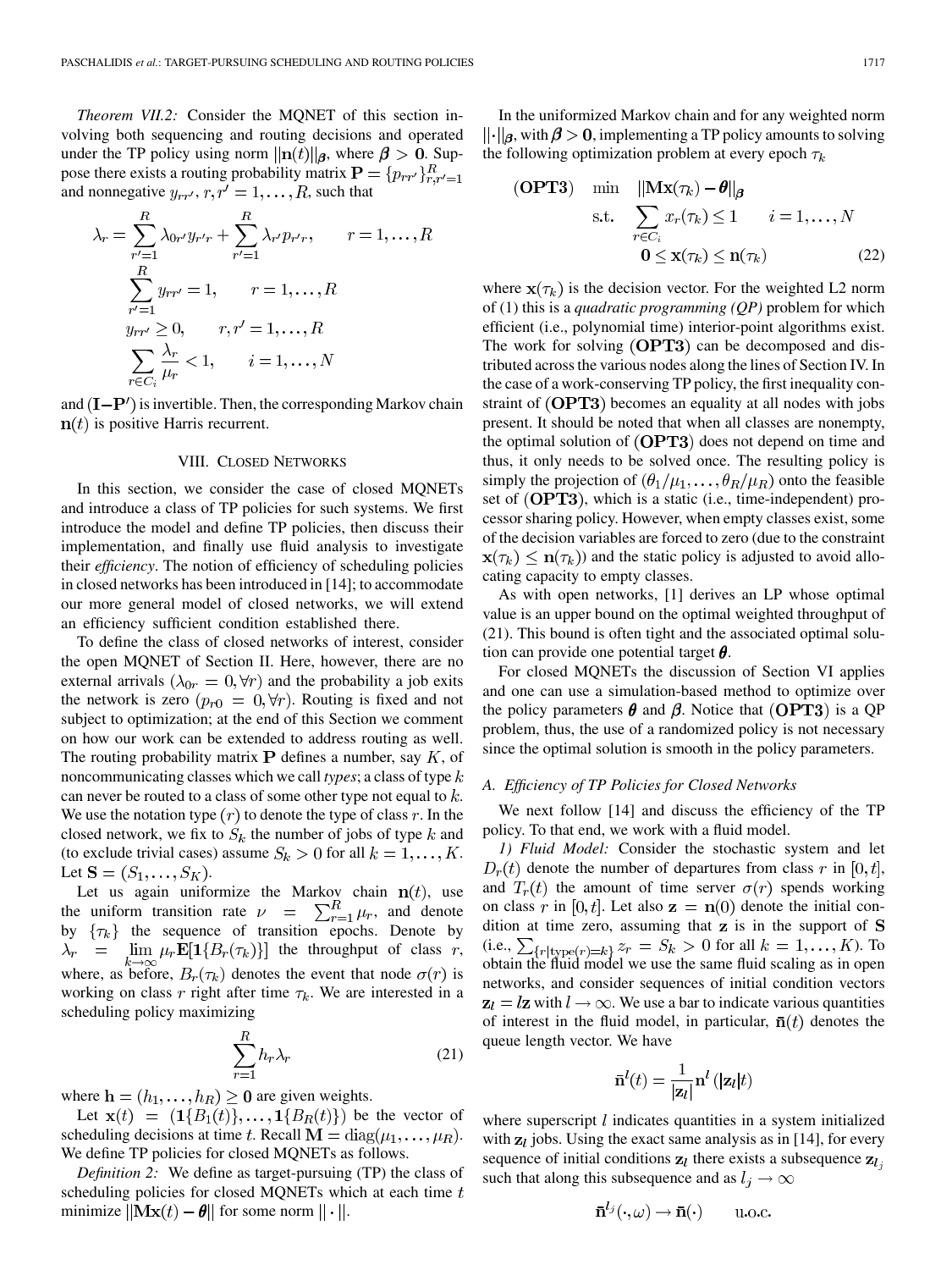where  $\omega$  is a sample path satisfying the SLLN for service and routing processes. This result is analogous to the one obtained in [\[20](#page-13-0)] for open networks. For the limit processes, we have

$$
\bar{D}_r(t) = \mu_r \bar{T}_r(t), \qquad r = 1, ..., R
$$
\n
$$
\bar{n}_r(t) = \bar{n}_r(0) + \sum_{r'=1}^R p_{r'r} \bar{D}_{r'}(t) - \bar{D}_r(t), \qquad r = 1, ..., R
$$
\n
$$
\sum_{r \in C_i} \bar{T}_r(t) \le t, \qquad i = 1, ..., N
$$
\n
$$
\sum_{r=1}^R \bar{n}_r(0) = 1 \qquad \sum_{\{r \mid type(r) = k\}} \bar{n}_r(0) = \frac{S_k}{|\mathbf{z}|}
$$
\n
$$
\bar{n}_r(t), \bar{T}_r(t) \ge 0, \qquad r = 1, ..., R
$$
\n(23)

along with some additional equations provided in [[14\]](#page-13-0). Let  $u_r(t) = \overline{T}_r(t)$  denote the fraction of the capacity allocated to class r by node  $\sigma(r)$ , where the derivative is defined at regular times. We next derive the fluid version of the TP policy of Definition 2, using a weighted L2 norm  $\|\cdot\|_{\beta}$  and target  $\theta$ .

It can be seen that in the fluid limit the policy selects allocations  $\mathbf{u}(t) = (u_1(t), \dots, u_R(t))$  satisfying the dynamics in (23) and minimizing  $\|\mathbf{M} \mathbf{u}(t) - \boldsymbol{\theta}\|_{\boldsymbol{\beta}}$ . Consider next the constraints under hich the TP policy in the stochastic system makes decisions (cf.  $(OPT3)$ ) and note that the policy idles on an empty class. The fluid version of the TP policy selects allocations  $\mathbf{u}(t)$ satisfying (23) with the additional constraint that one can not allocate capacity to empty classes. We will refer to this policy as the FTP policy.

We are now ready to formally define the notion of efficiency of scheduling policies for our closed MQNET, which is an extension of a similar definition in [[14](#page-13-0)] that applies to closed networks with a single type. Consider the following LP:

$$
(\mathbf{Eff} - \mathbf{LP}) \quad \max \quad \sum_{r=1}^{R} h_r \lambda_r
$$
\n
$$
\text{s.t.} \quad \sum_{r \in C_i} \frac{\lambda_r}{\mu_r} \le 1 \qquad i = 1, ..., N
$$
\n
$$
\lambda = \mathbf{P}' \lambda \tag{24}
$$

where  $\lambda$  is the decision vector. The first inequality constraint bounds the utilization of all servers by one and the second constraint is the set of traffic equations for the closed network. These latter equations have a unique solution up to a multiplicative constant. Let  $\lambda^* = (\lambda_1^*, \dots, \lambda_R^*)$  be an optimal solution of . We can view  $\sum_{r} h_r \lambda_r^*$  as the maximal weighted throughput sustainable by the network. Note that at least one of the inequality (utilization) constraints is tight at the optimal solution. Any node corresponding to a tight utilization constraint at  $\lambda^*$  will be called a *bottleneck node*.

Let now  $\lambda^{\pi}(\mathbf{z})$  denote the throughput vector achieved under a stationary policy  $\pi$  when the closed network is initialized with  $n(0) = z$ . We define the efficiency of  $\pi$  as follows.

*Definition 3:* The stationary policy  $\pi$  is said to be efficient under the cost structure  $\bf{h}$  if for every sequence of initial conditions  $z_l = lz$  with z in the support of S and  $l \to \infty$  we have

$$
\lim_{l \to \infty} \sum_{r=1}^{R} h_r \lambda_r^{\pi}(\mathbf{z}_l) = \sum_{r=1} h_r \lambda_r^*
$$

where  $\lambda^*$  is an optimal solution of  $(Eff - LP)$ .

The following theorem generalizes [\[14](#page-13-0), Th. 4.2] and provides a sufficient condition on efficiency based on the fluid limit. We omit the proof since it is very similar to the corresponding proof in [[14\]](#page-13-0).

*Theorem VIII.1:* Consider a stationary scheduling policy  $\pi$ under which every fluid limit satisfies

$$
\limsup_{t \to \infty} \sum_{r=1}^{R} \frac{h_r \bar{D}_r(t)}{t} \ge \sum_{r=1}^{R} h_r \lambda_r^* \qquad a.s
$$

Then  $\pi$  is efficient under the cost structure **h**.

Another, and perhaps more convenient, way to express this sufficient condition is provided by the following corollary. The proof is immediate since the condition below implies the sufficient condition of Theorem VIII.1.

*Corollary VIII.2:* Consider a stationary scheduling policy  $\pi$ under which for every fluid limit there exists a time  $T < \infty$ such that for all regular times  $t > T$ 

$$
\frac{d}{dt} \sum_{r=1}^{R} h_r \bar{D}_r(t) \ge \sum_{r=1}^{R} h_r \lambda_r^*.
$$

Then,  $\pi$  is efficient under the cost structure **h**.

We will use Corollary VIII.2 to investigate the efficiency of the TP policies for closed networks we defined earlier. Our main result is stated in the following theorem.

*Theorem VIII.3:* Consider the TP policy with target  $\theta = \lambda^*$ using a weighted L2 norm  $\|\cdot\|_{\beta}$  with  $\beta > 0$ . This TP policy is efficient under the cost structure h.

*Proof:* Recall that the FTP satisfies  $u_r(t) = 0$  if  $n_r(t) = 0$ . Without loss of generality, assume that initially class  $r$  is empty (if multiple classes are empty, the analysis is the same). Hence, the FTP policy selects  $\mathbf{u}(t) = (\lambda_1^*/\mu_1, \ldots, \lambda_{r-1}^*/\mu_{r-1}, 0, \lambda_{r+1}^*/\mu_{r+1}, \ldots, \lambda_R^*/\mu_R)$ since this minimizes  $\|\mathbf{M} \mathbf{u}(t) - \boldsymbol{\theta}\|_{\boldsymbol{\beta}}$  subject to the proper constraints. Using this policy and after a small time interval  $\delta$  class r will seize to be empty (due to arrivals from other classes). At that point in time, the FTP policy switches to the allocation  $\mathbf{u}^*(t) = (\lambda_1^*/\mu_1, \dots, \lambda_r^*/\mu_r, \dots, \lambda_R^*/\mu_R)$  since it minimizes  $\|\mathbf{M} \mathbf{u}(t) - \boldsymbol{\theta}\|_{\beta}$  subject to the proper constraints. Notice, that we now have flow balance, i.e., the departing flow rate always equals the arriving flow rate for all classes. Therefore, at any time  $t > \delta$ , no class is empty, and the same allocation  $\mathbf{u}^*(t)$  remains in effect. This allocation achieves a throughput of  $\sum_{r=1}^{n} h_r \mu_r u_r(t) = \sum_{r=1}^{n} h_r \lambda_r^*$ , that is, the TP policy is efficient under cost structure  $h$ .

We conclude this section by outlining how routing decisions can be incorporated in our setting. As in Section VII, we can define variables  $x_{rr'}(t) = 1\{B_{rr'}(t)\}\,$ , where  $B_{rr'}(t)$  denotes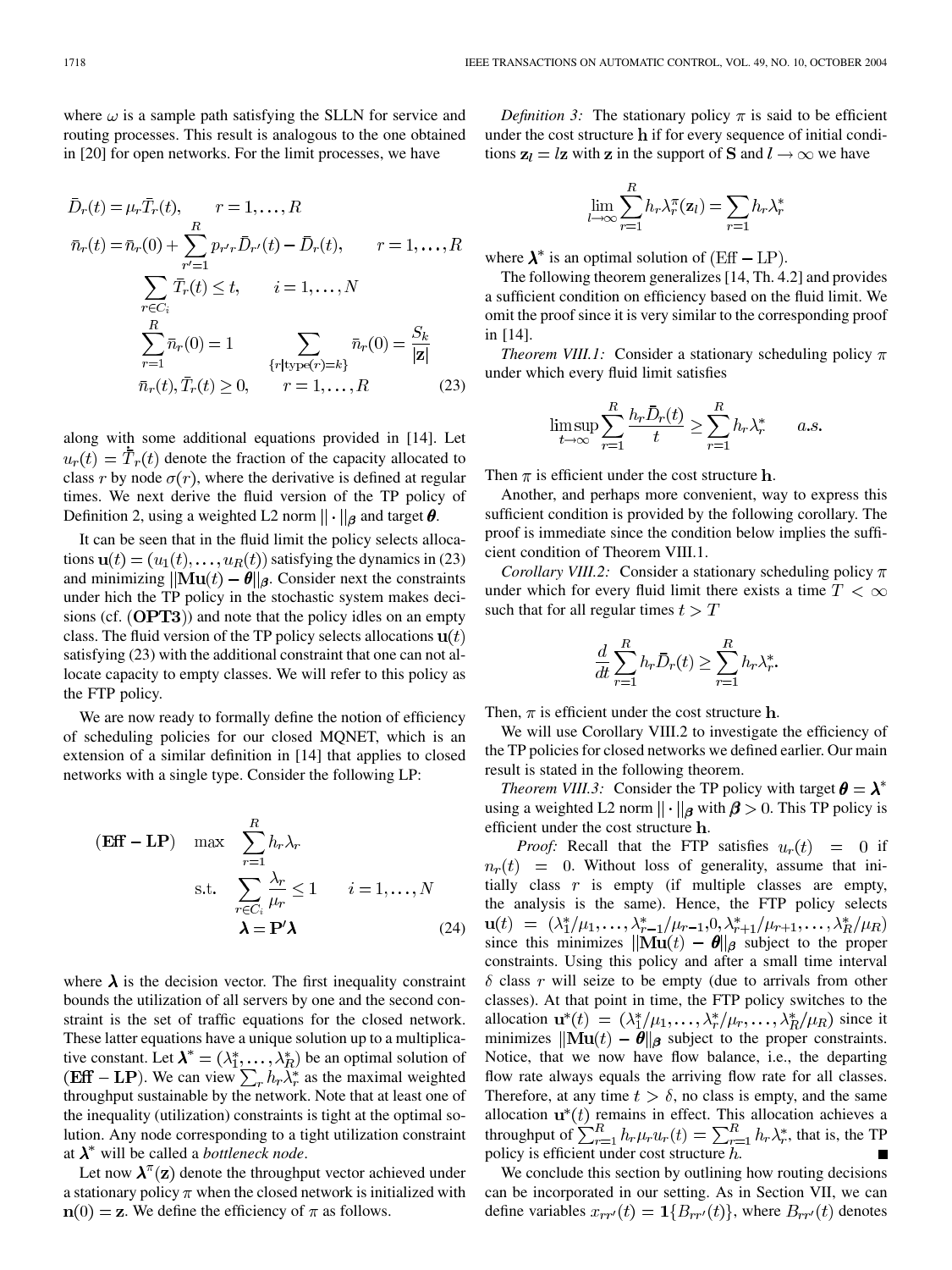the event that at time t node  $\sigma(r)$  is working on a class r job that will be routed to class  $r'$  upon completion of service. Let  $\mathbf{y}(t) = (y_{11}(t), \dots, y_{RR}(t)),$  where  $y_{rr}(t) = \mu_r x_{rr}(t)$ , and  $\boldsymbol{\theta} = (\theta_{11}, \dots, \theta_{RR})$ . We can then define TP policies as the class of combined scheduling/routing policies which at each time  $t$ minimize  $\|\mathbf{y}(t) - \boldsymbol{\theta}\|$  for some norm  $\|\cdot\|$ . In fact, the problem can be transformed to a pure scheduling problem. To that end, split each class  $r$  to at most  $O(R)$  classes, one for every possible class  $r'$  that class r jobs can be routed to. In this modified closed MQNET, there are only scheduling decisions to be made and routing is deterministic.

# IX. NUMERICAL RESULTS

Next, we present some illustrative numerical results to assess the performance of TP policies. We implement the policy under work-conserving constraints. Non-work-conserving TP policies typically result in worst performance.

## *A. Open Networks*

The first example we consider is the two-node network of Fig. 2. In Table I we compare several work-conserving scheduling policies) with  $h = e$ . The parameters for the various traffic scenarios are listed in Table II, where we use  $\rho = (\rho_1, \rho_2)$ to denote the utilizations of nodes 1,2, respectively. We use the following abbreviations for the various traffic scenarios we considered: I.L. (imbalanced light), B.L. (balanced light), I.M. (imbalanced medium), B.M. (balanced medium), I.H. (imbalanced heavy), and B.H. (balanced heavy). The second column of Table I (ALP) lists the lower bound on optimal performance obtained by solving the achievable region LP of [[1\]](#page-13-0) (see Section III). The third column of Table I (DP) lists the optimal performance obtained via dynamic programming; the last row is missing because it was computationally intractable to obtain. The fourth column of Table I  $[TP(w^*)]$  reports the performance (obtained by simulation) of the TP policy using the L2 norm for  $n(t)$  with target  $\theta$  equal to the optimal solution  $w^*$  of the achievable region LP and norm weight vector  $\beta = e$ . The fifth column of Table I (OTP) reports the performance of the TP policy using the same norm but with optimized (as discussed in Section VI) policy parameters. For the first four rows, we only optimized over  $\theta$  and used  $\beta = e$ . For the last two (heavy traffic) rows we also optimized over  $\beta$  and report those results in brackets. The optimal  $\beta$  turned out to be (1,3.4,7.2) for I.H. and (1,2.6,11.2) for B.H., respectively. In the sixth column of Table I (Thr.), we list the performance of a threshold policy proposed in [\[3](#page-13-0)] based on heavy traffic analysis, which is conjectured to be asymptotically optimal in heavy traffic. According to this policy, priority is given to type  $A$  jobs at node 1 if the number of jobs at node 2 is below some threshold; otherwise priority is given to type  $B$  jobs. The results listed in column 6 of Table I are for the best such policy (i.e., optimized over the threshold). Finally, in the last column of Table I we report the percentage distance of the best policy we came up with (OTP column in this case) with the best other policy found. In particular, Gap  $= [(Best Ours) - (Best Other)] \times 100\%/ (Best Other).$ To facilitate the reader, we use bold for these two values.



Fig. 2. Example 1: There are two types of jobs with Poisson arrival rates  $\lambda_A$ and  $\lambda_B$  (and 3 classes indicated on the figure). All jobs require exponential service time with rate  $\mu_1$  and  $\mu_2$  at nodes 1 and 2, respectively.

TABLE I RESULTS FOR EXAMPLE 1 OF FIG. 2

|      | ALP  | DP    | $TP(\mathbf{w}^*)$ | OTP             | Thr.  | Gap  |
|------|------|-------|--------------------|-----------------|-------|------|
| I.L. | 0.63 | 0.671 | 0.678              | 0.678           | 0.679 | 1.0% |
| B.L. | 0.73 | 0.843 | 0.856              | 0.856           | 0.857 | 1.5% |
| I.M. | 1.9  | 2.084 | 2.119              | 2.117           | 2.129 | 1.6% |
| B.M. | 2.1  | 2.829 | 2.96               | 2.895           | 2.895 | 2.3% |
| I.H. | 9.6  | 9.97  | 10.36              | $10.33$ [10.13] | 10.15 | 1.6% |
| B.H. | 9.9  |       | 18.0               | $17.4$ [15.5]   | 15.5  | 0%   |

TABLE II PARAMETERS FOR THE TRAFFIC SCENARIOS OF TABLE I

Ë

|      | $\lambda_A$ | $\lambda_B$ | $\mu_1$          | $\mu_2$ | $\rho_1$ | $\rho_2$ |
|------|-------------|-------------|------------------|---------|----------|----------|
| LL.  | 0.3         | 0.3         | $\overline{2}$   | 1.5     | 0.3      | 0.2      |
| B.L. | 0.3         | 0.3         | $\overline{2}$   |         | 0.3      | 0.3      |
| I.M. | 0.6         | 0.6         | $\overline{2}$   | 1.5     | 0.6      | 0.4      |
| 3.M. | 0.6         | 0.6         | $\boldsymbol{2}$ |         | 0.6      | 0.6      |
| I.H. | 0.9         | 0.9         | $\overline{2}$   | 1.5     | 0.9      | 0.6      |
| B.H. | 0.9         | 0.9         | $\mathbf{2}$     |         | 0.9      | 0.9      |

A couple of remarks are in order. First, the TP policy using  $\theta = w^*$  performs well from light to moderate traffic scenarios. This is appealing since  $w^*$  can be computed in polynomialtime by solving the achievable region LP. It is interesting to see that the optimal solution of this LP can lead to a fairly good policy. The optimized TP policy performs even better and is close to optimal. In the heavy-traffic cases (especially B.H.) using a weighted norm improves performance. The numerical results suggest that  $\beta_3 \gg \max(\beta_1, \beta_2)$  is appropriate for those cases. This is to be expected since as  $\beta_3 \rightarrow \infty$  the TP policy approaches the threshold policy of [\[3](#page-13-0)] with threshold  $\theta_3$  and the latter policy is known to be effective in heavy-traffic.

The second example we consider is the six-class network of Fig. 3. The results are reported in Table III, where we use the same notation and abbreviations as in Table I. The parameters for the various traffic scenarios are listed in Table IV. In the fifth column, optimization was done over  $\theta$  keeping  $\beta = e$ . In the last two rows of this column we also optimized over  $\beta$  and report the results in brackets. The sixth column (BPP) lists results from the best strict priority policy we were able to find. Finally, as in Table I, the last column reports the percentage gap of our best policy with the best other policy found.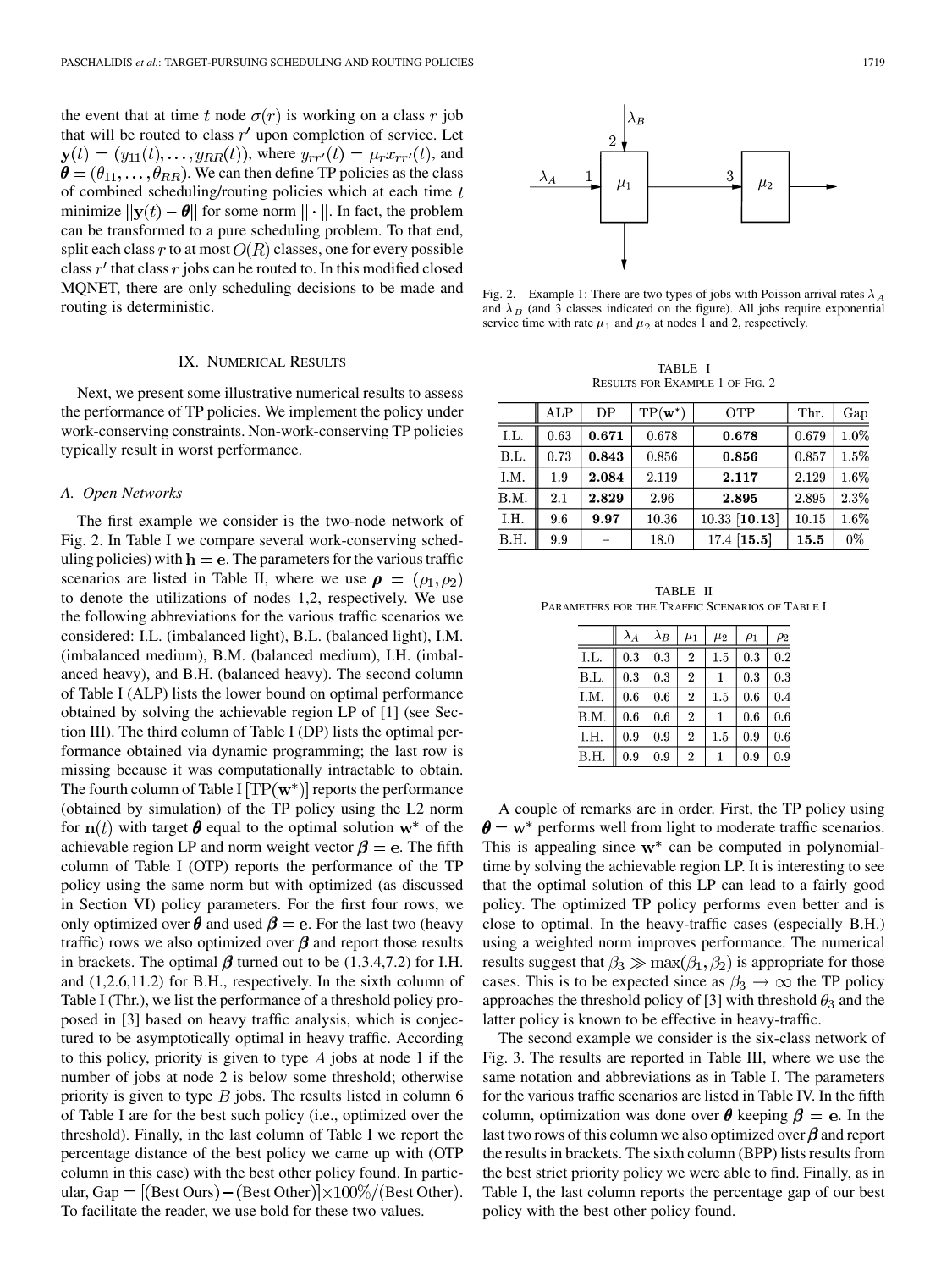

Fig. 3. Example 2: There are two types of jobs with Poisson arrival rates  $\lambda_A$ and  $\lambda_B$ . All jobs require exponential service times with rate  $\mu_i$  for class  $i =$  $1, \ldots, 6$ . The cost vector **h** in the objective of (3) is set equal to **e**.



Fig. 4. Example 3: There are two types of jobs with Poisson arrival rates  $\lambda_A$ and  $\lambda_B$  and exponential service times with rate  $\mu_i$  for class i. Again,  $h = e$ .

TABLE III RESULTS FOR EXAMPLE 2 OF FIG. 3

|      | ALP  | DP    | $TP(\mathbf{w}^*)$ | <b>OTP</b>    | <b>BPP</b> | Gap      |
|------|------|-------|--------------------|---------------|------------|----------|
| I.L. | 0.62 | 0.663 | 0.684              | 0.671         | 0.743      | 1.2%     |
| B.L. | 0.71 | 0.798 | 0.844              | 0.803         | 0.916      | 0.3%     |
| I.M. | 1.76 | 1.966 | 2.15               | 2.01          | 2.31       | 2%       |
| B.M. | 1.94 | 2.56  | 2.81               | 2.59          | 3.07       | 0.8%     |
| LH.  | 7.63 |       | 9.41               | 8.45 [8.32]   | 9.21       | $-9.7%$  |
| B.H. | 8.21 |       | 16                 | $13.8$ [13.6] | 15.1       | $-9.9\%$ |

TABLE IV PARAMETERS FOR THE TRAFFIC SCENARIOS OF TABLE III

|      | $\lambda_A$ | $\lambda_B$ | $\mu_1$ | $\mu_2$ | $\mu_3$ | $\mu_4$ | $\mu_5$ | $\mu_6$ |
|------|-------------|-------------|---------|---------|---------|---------|---------|---------|
| I.L. | 3/140       | 3/140       | 1/4     | 2/3     | 1/8     | 1/4     | 1/2     | 3/14    |
| B.L. | 3/140       | 3/140       | 1/4     |         | 1/8     | 1/6     | 1/2     | 1/7     |
| I.M. | 6/140       | 6/140       | 1/4     | 2/3     | 1/8     | 1/4     | 1/2     | 3/14    |
| B.M. | 6/140       | 6/140       | 1/4     |         | 1/8     | 1/6     | 1/2     | 1/7     |
| I.H. | 9/140       | 9/140       | 1/4     | 2/3     | 1/8     | 1/4     | 1/2     | 3/14    |
| B.H. | 9/140       | 9/140       | 1/4     |         | 1/8     | 1/6     | 1/2     | 1/7     |

The conclusions in this more challenging network are similar. The TP policies with target equal to  $w^*$  perform quite well from light to moderate traffic scenarios. In heavy traffic, performance can further be improved by optimizing over policy parameters  $(\theta, \beta)$ . Overall, we are within 2% of the optimal (when possible to compute) or we outperform by more than 9% the best other policy found.

The third example we show is the Rybko–Stolyar network [[25\]](#page-13-0), [[26\]](#page-13-0). We used  $\lambda_A = \lambda_B = 1$ ,  $\mu_1 = \mu_3 = 6$ ,  $\mu_2 = \mu_4 =$ . It has been shown that the last-buffer–first-serve policy is unstable with these parameters. Instead, TP policies perform pretty well (Table V).

TABLE V RESULTS FOR EXAMPLE 3 OF FIG. 4



TABLE VI RESULTS FOR THE ROUTING EXAMPLE (EXAMPLE 4) OF FIG. 5

| Load            |      | $\mu$   |      | ALP  | SQ.  | $OTP_n$ | Gap   |
|-----------------|------|---------|------|------|------|---------|-------|
| Light           | 1.65 | 1.5     | 0.55 | 1.22 | 1.69 | 1.69    | $0\%$ |
| $_{\rm Medium}$ | 2.1  | $1.5\,$ | 0.7  | 2.33 | 2.94 | 2.94    | 0%    |
| Heavy           | 2.7  | $1.5\,$ | 0.9  | 9.00 | 9.56 | 9.56    | $0\%$ |

Our final open network example is the system of Fig. 5. Jobs arrive according to a Poisson process of rate  $\lambda$  and are to be routed either at the top or bottom node. Service times are exponentially distributed with rate  $\mu$  at both nodes. We need to decide where to route each job in order to minimize the objective of (3) with  $h = e$ . Table VI reports our results for three traffic scenarios corresponding to  $\rho = \lambda/(2\mu) = 0.55, 0.7, 0.9,$ respectively. The sixth column (SQ) lists the performance of the policy that sends jobs to the shortest queue, which is known to be optimal [\[27](#page-13-0)]. The seventh column lists the performance of the optimized, over  $\theta$  and with  $\beta = e$ , TP policy using the L2 norm of  $n(t)$ . The last column compares the two policies. It is evident that the optimized TP policy achieves optimality. This is to be expected since from the structure of  $(LP2)$  and (17) it can be easily verified that any TP policy with target  $\theta$  such that  $\theta_1 = \theta_2$  and  $\beta = e$  makes routing decisions identical to the SQ policy.

## *B. Closed Networks*

Fig. 5. Example 4.

We next present two closed network examples (cf. Fig. 6). Results for these examples are reported in Table VII. The second column lists the (fixed) number of jobs in the system for each type. The third column (ALP) reports an upper bound on the optimal weighted throughput obtained by the achievable region LP of [\[1](#page-13-0)]. We denote by  $w^*$  the target obtained from the optimal solution of that LP. The fourth column (DP) lists the optimal weighted throughput obtained by solving a dynamic programming problem. The fifth column  $(TP(w^*))$  lists the performance of the TP policy for closed networks using target  $\theta = w^*$  and the L2 norm  $\|\cdot\|^2$ . In some instances we have optimized over the target  $\theta$ . We refer to the latter policy as OTP and report the results in brackets. The sixth column lists the performance of the TP policy using target  $\theta$  equal to the optimal solution  $\lambda^*$  of (Eff – LP) in (24). Finally, the seventh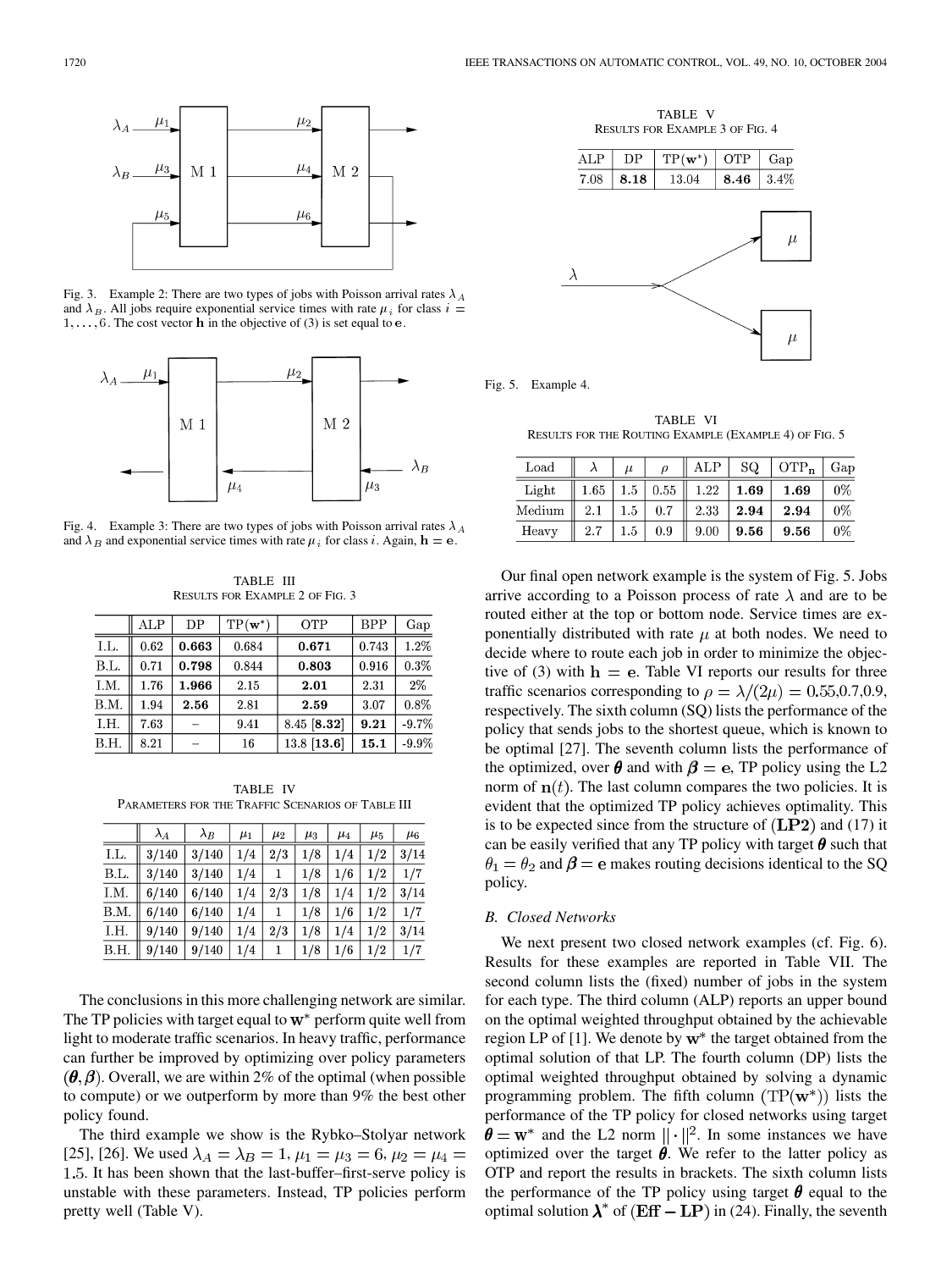

Fig. 6. Exponential service times with rate  $\mu_i$  for class i. (a) Example 5: Total number of jobs equals S,  $\mathbf{h} = \mathbf{e}/4$ ,  $\boldsymbol{\mu} = (1/3, 2/7, 1, 2)$ . (b) Example 6: Type 1 jobs (classes 1–4) are fixed to  $S_1$ , type 2 jobs (classes 5–6) are fixed to  $S_2$ ,  $\mathbf{h} = (1/4, 1/4, 1/4, 1/4, 1/4, 1/2, 1/2)$ ,  $\boldsymbol{\mu} = (8, 5, 2, 7, 4, 1)$ .

TABLE VII RESULTS FOR EXAMPLES 5 AND 6 OF FIG. 6

|       | S    | $_{\rm ALP}$ | DΡ    | $TP(\mathbf{w}^*)$ [OTP] | $TP(\lambda^*)$ | Gap   |
|-------|------|--------------|-------|--------------------------|-----------------|-------|
| Ex. 5 | 10   | 10.53        | 10.49 | 10.28 [10.49]            | 10.27           | 0%    |
| Ex. 5 | 100  | 11.05        | 11.05 | 11.05                    | 11.05           | 0%    |
| Ex. 6 | 5/5  | 1.914        | 1.904 | 1.882                    | 1.796           | 1.16% |
| Ex. 6 | 5/30 | 1.914        | 1.914 | 1.895                    | 1.877           | 0.99% |
| Ex. 6 | 30/5 | 1.914        | 1.914 | 1.899                    | 1.807           | 0.8%  |

column reports the distance of our best policy from the optimal, namely, Gap =  $[$ (Optimal) – (Best Ours) $] \times 100\%$ /(Optimal).

In both examples, we conclude that the TP policy with target  $w^*$  is rather close to optimal. As in open networks, this suggests that the optimal solution to the achievable region LP contains useful information from which a "good" policy can be obtained. The TP policy with target equal to  $\lambda^*$  performs equally well. It becomes near-optimal for large populations, which is to be expected in the light of the efficiency results of Section VIII-A. Finally, the TP policy with optimized target  $\theta$  is within less than 1.2% from the optimal in all cases considered.

## X. CONCLUSION

We proposed a new class of what we call TP policies for scheduling and routing in MQNETs. These networks can model a variety of systems, including sensor networks, multiprocessor computer systems, and manufacturing systems. In open networks external arrivals were assumed to be Poisson with classdependent rates, and in both open and closed networks service times were assumed to be exponentially distributed with classdependent rates. These assumptions, although restrictive, can even accommodate heavy-tailed service distributions by using a hyperexponential approximation of these distributions. The fluid version of TP policies belongs to a broader class of fluid policies called *greedy* in [\[9](#page-13-0)]. In general, greedy or myopic policies may perform extremely poorly, nonetheless, we were able to demonstrate that our proposed class is rather effective.

In open networks, TP policies "steer" the state of the system toward a fixed target  $\theta$ , where distance is measured using a weighted norm with weight vector  $\beta$ . We demonstrated that TP

policies are stable for any  $\theta$  under an L2 norm with weight vector  $\beta > 0$ . Hence, they are safe to implement even if the parameter vector  $(\theta, \beta)$  is not optimally selected (as long as  $\beta$  > 0). In closed networks, TP policies "steer" the instantaneous throughput of the various classes toward a fixed target  $\theta$ , where, again, distance is measured using a weighted norm with weight vector  $\beta$ . We showed that appropriate target selection leads to the efficiency of the corresponding policy, meaning, that the policy achieves maximum bottleneck throughput in the infinite population limit. In both open and closed networks, the proposed policies are amenable to distributed implementation using local state information.

In open networks, our numerical results suggest that the polyhedral relaxations of achievable performance of [\[1](#page-13-0)] contain enough information to yield good targets  $\theta$ , especially in light to moderate load conditions. This might be sufficient in many practical situations involving sensor networks, where performance considerations would lead capacity planners to avoid heavy loads. In closed networks, an optimal solution to the achievable region LP of [\[1](#page-13-0)] leads to effective policies, especially for large populations. This is useful in applications to processing clusters in sensor networks which block jobs above a certain threshold to avoid performance degradation; during heavy traffic conditions the cluster can be modeled as a closed network and the population will typically be large.

The performance of the proposed class of TP policies can be further improved by optimizing over the parameter vector  $(\theta, \beta)$ ; we outlined how this can be done using simulation-based methods. Overall, as our numerical results indicate, we obtain near-optimal policies (when the optimal can be computed) and significantly outperform heuristic alternatives.

We close by noting that although we derived our results for networks where nodes can preempt a job to accept another, TP policies can also be implemented in a nonpreemptive setting with arbitrarily distributed service times. To that end, nodes can make decisions only at service completions by minimizing an expectation along the lines of Section IV, conditioning though not only on the current number of jobs but also on the times elapsed since the most recent service completions of other nodes.